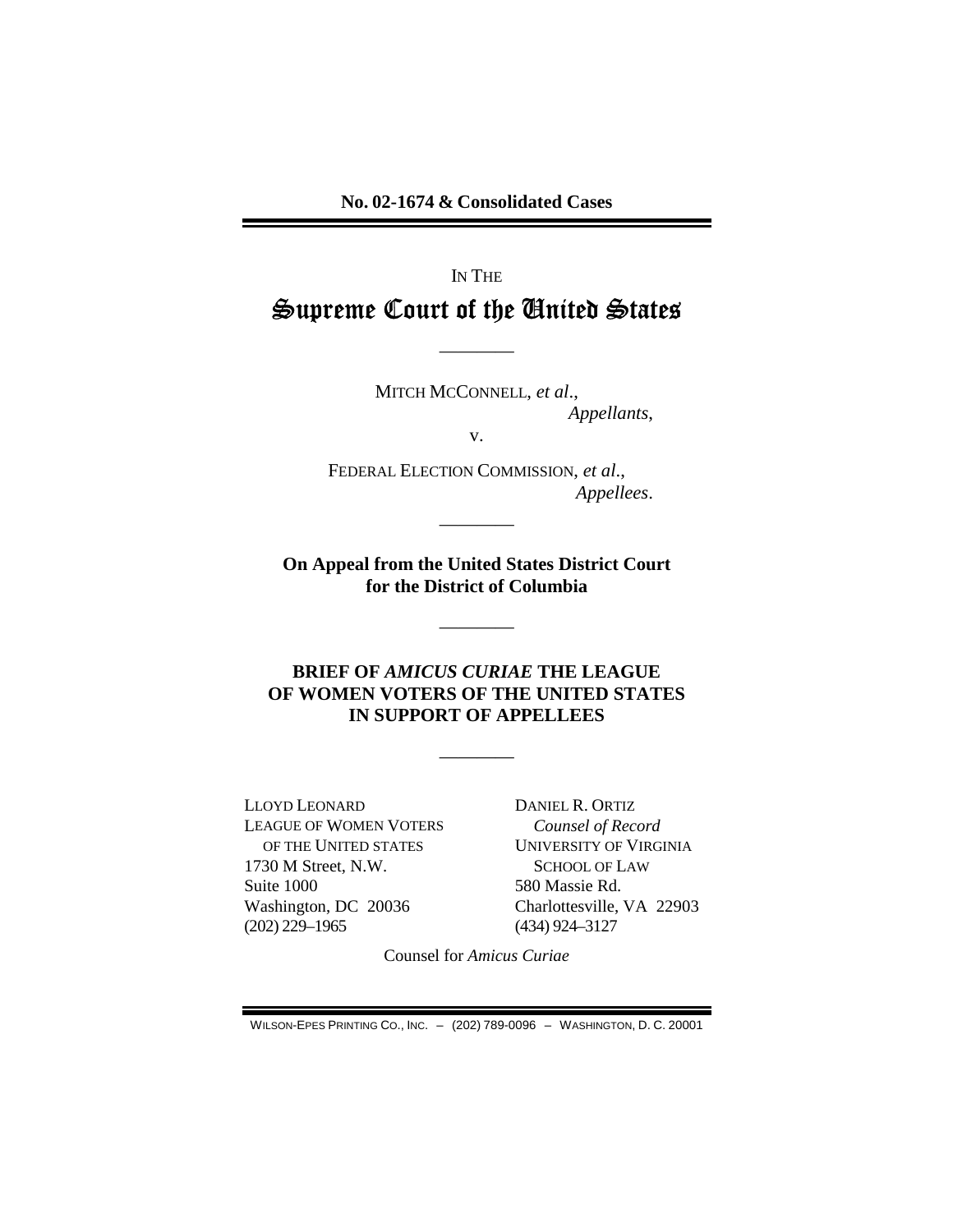# TABLE OF CONTENTS

|                                                                                                                                                                                                                                                                    | Page           |
|--------------------------------------------------------------------------------------------------------------------------------------------------------------------------------------------------------------------------------------------------------------------|----------------|
|                                                                                                                                                                                                                                                                    | iii            |
|                                                                                                                                                                                                                                                                    | 1              |
|                                                                                                                                                                                                                                                                    | $\overline{2}$ |
|                                                                                                                                                                                                                                                                    | 6              |
| BCRA'S REGULATION OF ELECTION-<br>I.<br>EERING COMMUNICATIONS, UNLIKE<br>REGULATION UNDER THE<br><b>PRIOR</b><br>"MAGIC WORDS" TEST, PREVENTS<br>CORRUPTION AND THE APPEARANCE<br>CORRUPTION WITHOUT IMPER-<br><b>OF</b><br>MISSIBLY BURDENING SPEECH              | 6              |
| A. Disclosing Election Spending and Stop-<br>ping Corporations and Unions<br>from<br>Spending From Their General Treasures to<br>Influence Federal Elections Represent Two<br>Central Safeguards Against Corruption and<br>the Appearance of Corruption in Federal | 6              |
| B. Identifying Advertisements Designed to<br>Influence Federal Elections<br>Through<br>"Magic Words" Undermines These Two<br>Central Safeguards Against Corruption                                                                                                 | 8              |
| II.<br>THE BUYING TIME STUDIES ON WHICH<br>A MAJORITY OF THE DISTRICT COURT<br>RELIED IN UPHOLDING SEVERAL OF<br>BCRA'S CENTRAL PROVISIONS ARE<br>RELIABLE AND STRONGLY SUPPORT<br>BCRA'S<br>PRIMARY DEFINITION<br>OF                                              |                |
| ELECTIONEERING COMMUNICATIONS                                                                                                                                                                                                                                      | 18             |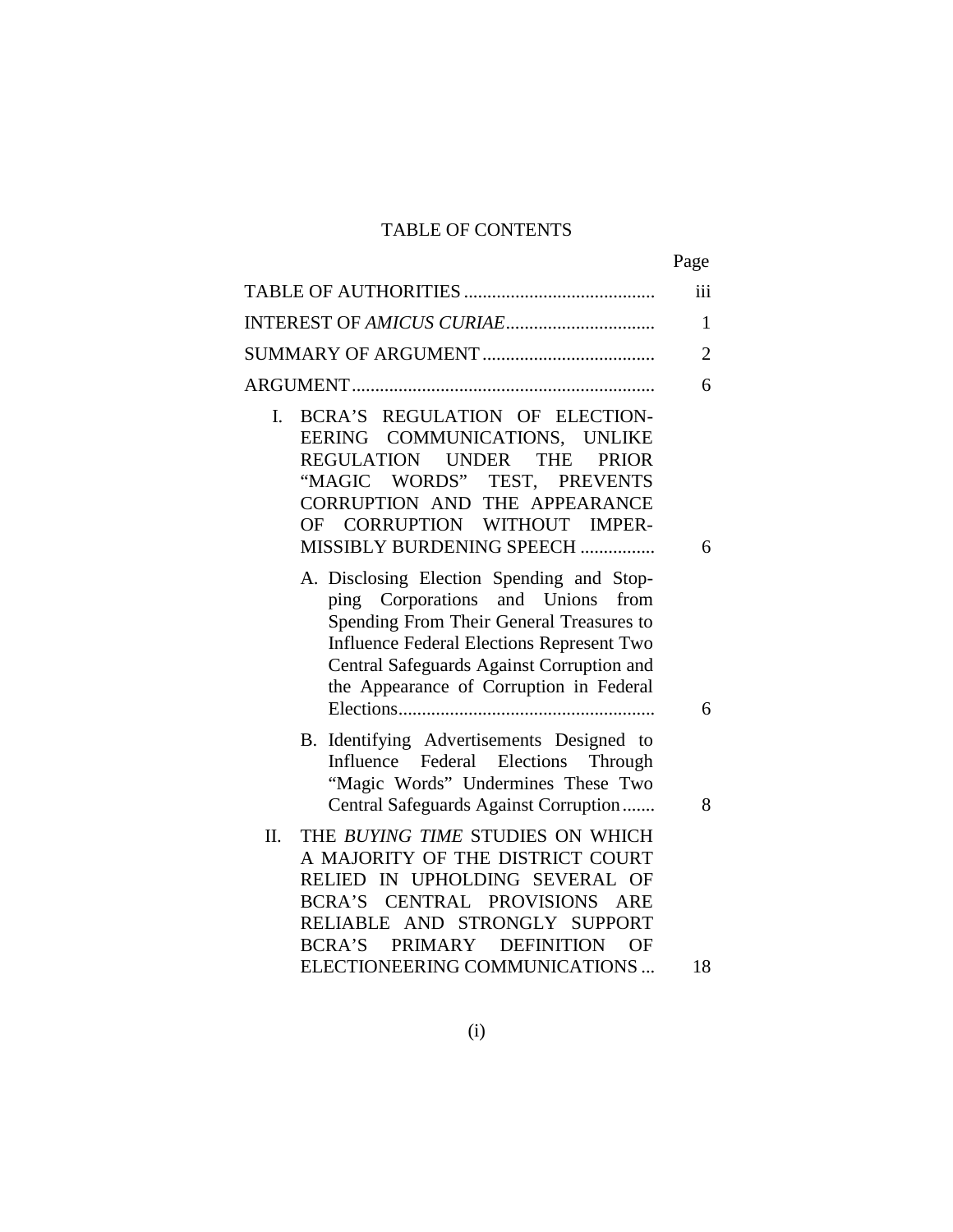# TABLE OF CONTENTS—Continued

|                                                                                                              | Page |
|--------------------------------------------------------------------------------------------------------------|------|
| A. A Majority of the District Court Clearly<br>Rejected the Plaintiffs' Attacks on the                       | 18   |
| B. Plaintiffs Are Wrong in Claiming that the<br>Authors of the Buying Time Studies                           | 23   |
| C. The Buying Time Studies Strongly<br>Support BCRA's Primary Definition of<br>Electioneering Communications | 26   |
|                                                                                                              | 79   |

ii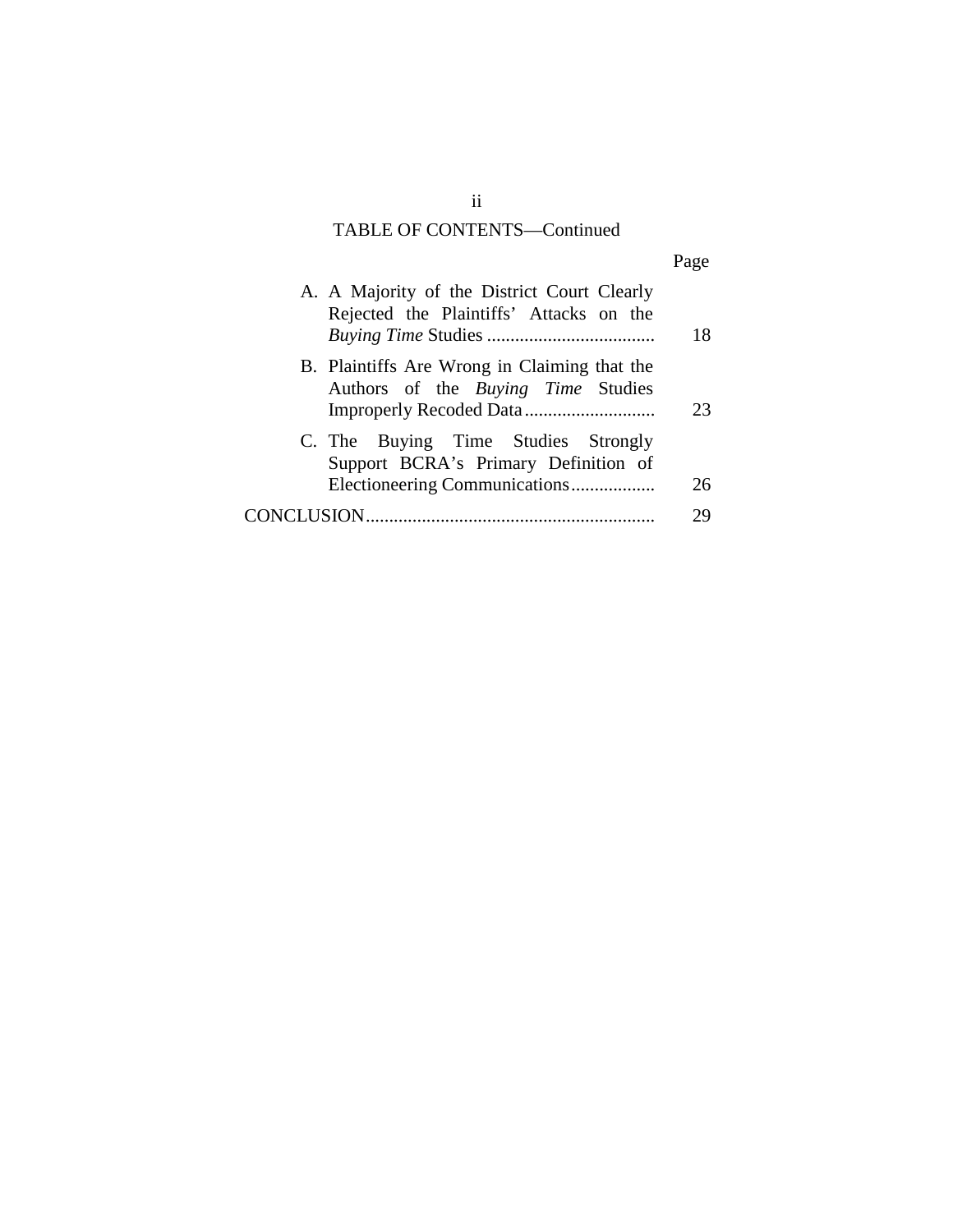# TABLE OF AUTHORITIES

| <b>CASES</b>                                     | Page |
|--------------------------------------------------|------|
|                                                  |      |
| Communist Party v. Control Board, 367 U.S. 1     |      |
|                                                  | 6    |
| FEC v. Beaumont, 123 S.Ct. 2200 (2003)           | 7.8  |
| First Nat'l Bank of Boston v. Bellotti, 435 U.S. |      |
|                                                  | 8    |
| United States v. Auto. Workers, 352 U.S. 567     |      |
| (1957)                                           |      |

## **STATUTES**

| 6 |
|---|
|   |
|   |
| 3 |
|   |
| 6 |
|   |
| 6 |
|   |

# OTHER AUTHORITIES

| 148 Cong. Rec. S2116 (daily ed. March 20,                                                          | 9 |  |
|----------------------------------------------------------------------------------------------------|---|--|
| 148 Cong. Rec. S2117 (daily ed. March 20,                                                          |   |  |
| 148 Cong. Rec. S2141 (daily ed. March 20,                                                          | 9 |  |
|                                                                                                    | 9 |  |
| Annenberg Public Policy Center, Issue                                                              |   |  |
| Advertising in the 1999-2000 Election Cycle                                                        |   |  |
| Deborah Beck, et. al., Annenberg Public Policy<br>Center, <i>Issue Advertising During the 1996</i> |   |  |
|                                                                                                    |   |  |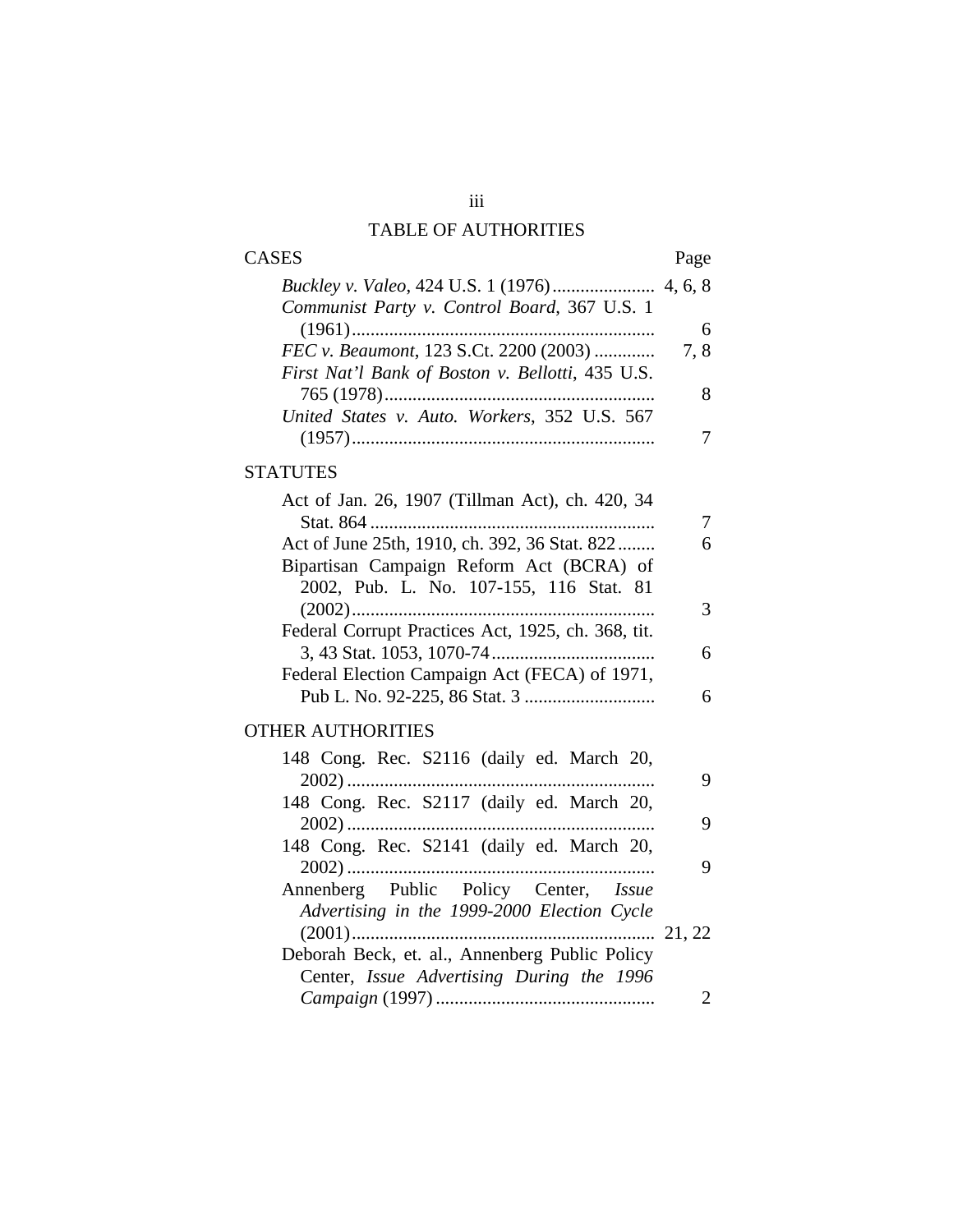# TABLE OF AUTHORITIES—Continued

Page

| Erika Falk, Annenberg Public Policy Center,         |    |  |
|-----------------------------------------------------|----|--|
| Legislative Issue Advertising in the 107th          |    |  |
|                                                     | 17 |  |
| Jonathan S. Krasno & Daniel E. Seltz, Brennan       |    |  |
| Center for Justice, Buying Time: Television         |    |  |
| Advertising in the 1998 Congressional               |    |  |
|                                                     | 18 |  |
| Leslie Wayne, A Back Door for the Conservative      |    |  |
| <i>Donor</i> , N.Y. Times, May 22, 1997, at B10     | 4  |  |
| Louis D. Brandeis, Other People's Money             |    |  |
| (National Home Library Foundation Ed.               |    |  |
|                                                     | 4  |  |
| Senate Comm. on Governmental Affairs, <i>Inves-</i> |    |  |
| tigation of Illegal or Improper Activities in       |    |  |
| Connection with 1996 Federal Election Cam-          |    |  |
|                                                     |    |  |

iv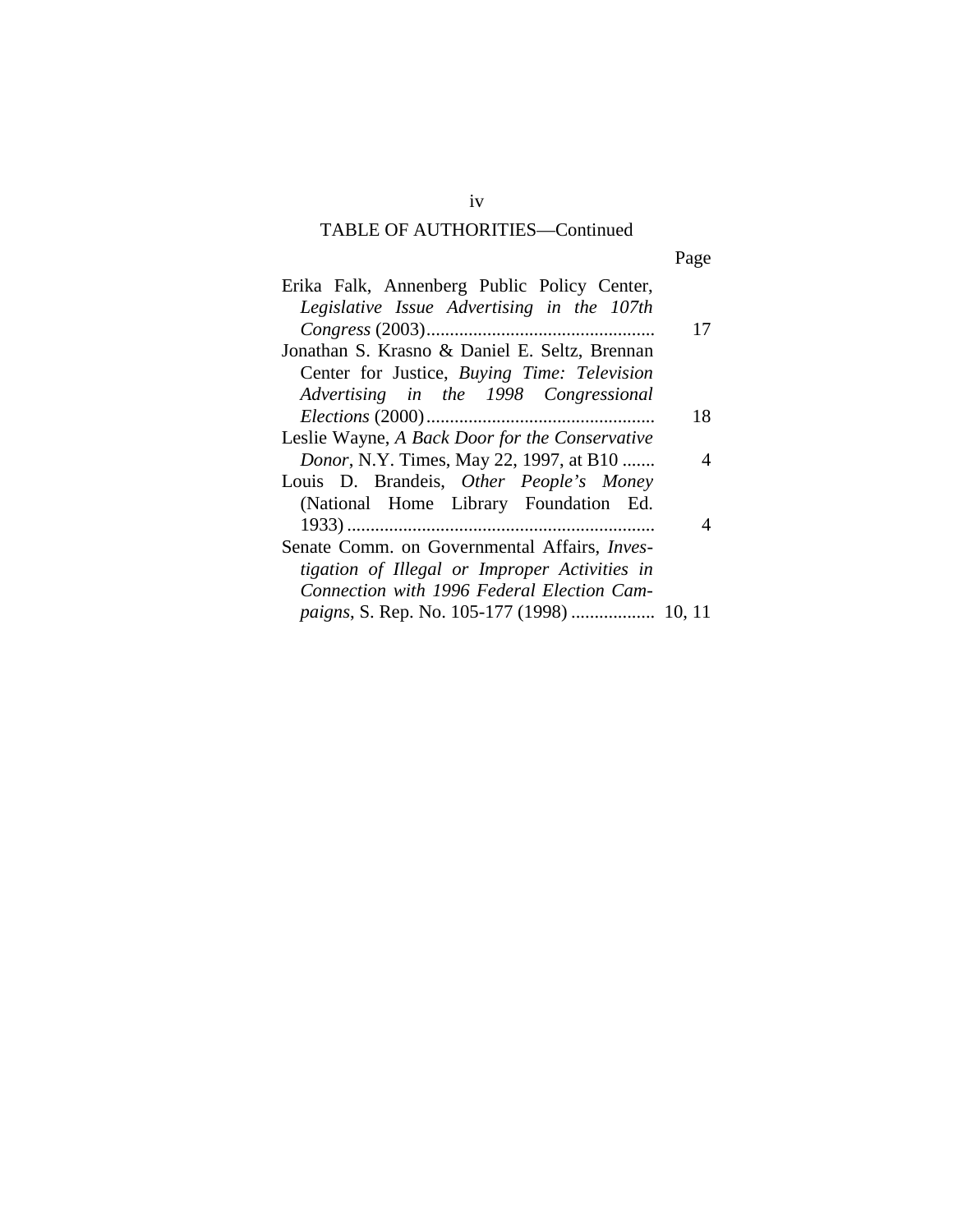### IN THE

# $\cong$ upreme Court of the Cinited  $\cong$ tates

———— No. 02-1674 & Consolidated Cases ————

> MITCH MCCONNELL, *et al*., *Appellants*,

> > v.

FEDERAL ELECTION COMMISSION, *et al*., *Appellees*.

### **On Appeal from the United States District Court for the District of Columbia**

————

————

### **BRIEF OF** *AMICUS CURIAE* **THE LEAGUE OF WOMEN VOTERS OF THE UNITED STATES IN SUPPORT OF APPELLEES**

# ———— **INTEREST OF** *AMICUS CURIAE***<sup>1</sup>**

The League of Women Voters of the United States (the "League") is a nonpartisan, community-based organization that encourages informed and active participation of citizens in government and seeks to influence public policy through education and advocacy. The League is organized in more than a thousand communities in every state and has more than 125,000 members and supporters nationwide. The League

<sup>&</sup>lt;sup>1</sup> The Department of Justice has consented to the filing of this brief in a letter which accompanies this filing. All other parties have filed written consents to the filing of *amicus* briefs with the Court. No counsel for any party authored this brief in whole or in part and no person or entity other than the *amicus curiae*, its members, or counsel made any monetary contribution to its preparation or submission.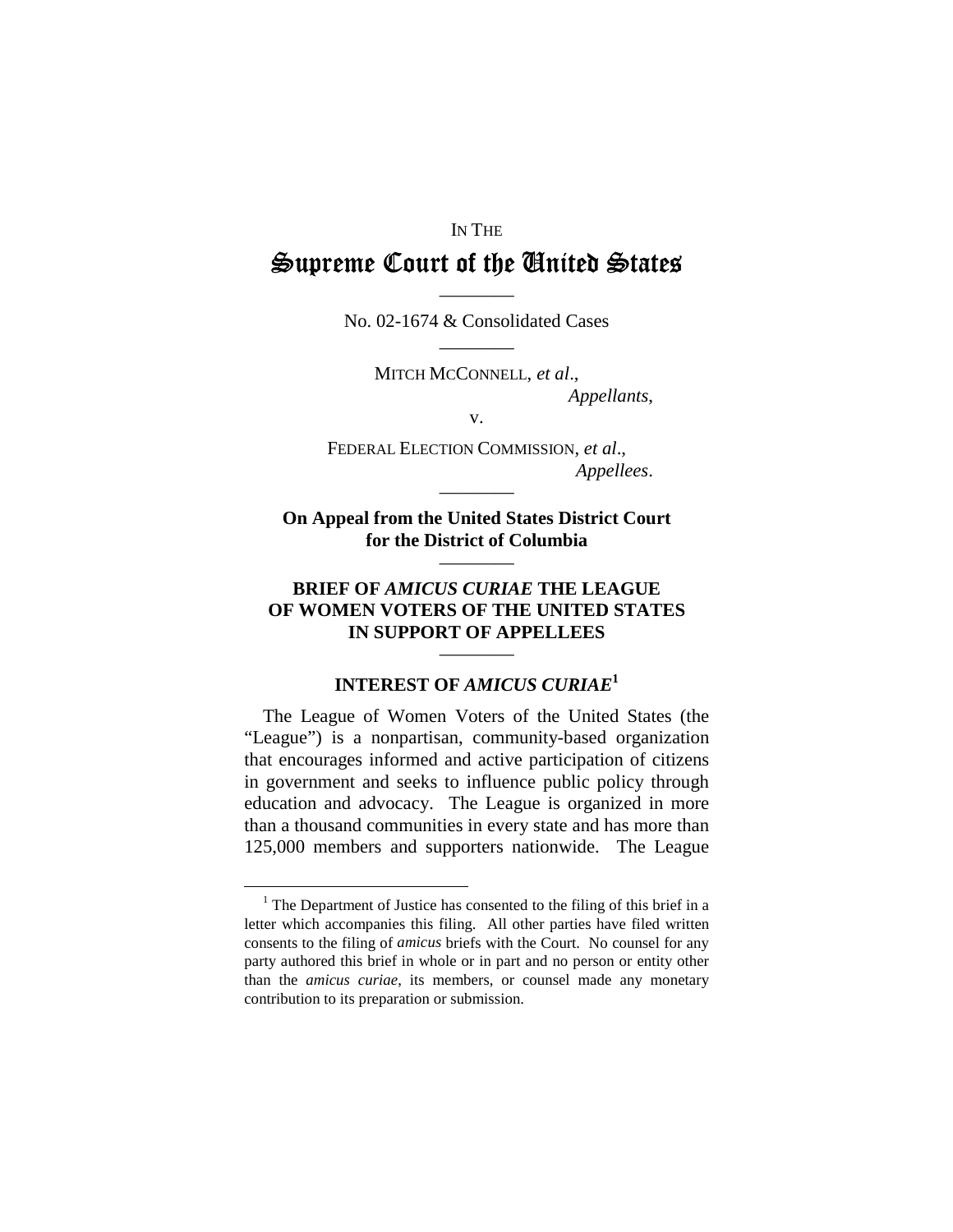was organized in 1919 as an outgrowth of the 72-year struggle to win voting rights for women in the United States.

One of the League's primary goals is to promote an open governmental system that is representative, accountable, and responsive, that protects individual liberties established by the Constitution, and that assures opportunities for citizen participation in government decision making. To further this goal, the League has been a leader in seeking campaign finance reform at the state, local, and federal levels for more than two decades. The League thus has a strong and direct interest in this case.

#### **SUMMARY OF ARGUMENT**

In late October of 1996, the following television advertisement ran repeatedly in Arkansas:

Senate candidate Winston Bryant's budget as Attorney General increased seventy-one percent. Bryant has taken taxpayer funded junkets to the Virgin Islands, Alaska, and Arizona. And spent about \$100,000 on new furniture. Unfortunately, as the state's top law enforcement official, he's never opposed the parole of any convicted murderers. And almost 4,000 Arkansas prisoners have been sent back to prison for crimes committed while they were out on parole. Winston Bryant: government waste, political junkets, soft on crime.

Deborah Beck, *et. al*., Annenberg Public Policy Center, *Issue Advocacy During the 1996 Campaign* 24 (1997). Winston Bryant was running for an open seat in the United States Senate. The tax-exempt organization that sponsored the ad, Citizens for the Republic Education Fund, spent more than \$300,000 on a last-minute television blitz of Little Rock and Jonesboro. Bryant lost. *Id*. Such advertisements come as little surprise, of course. They are a powerful part of many campaign strategies.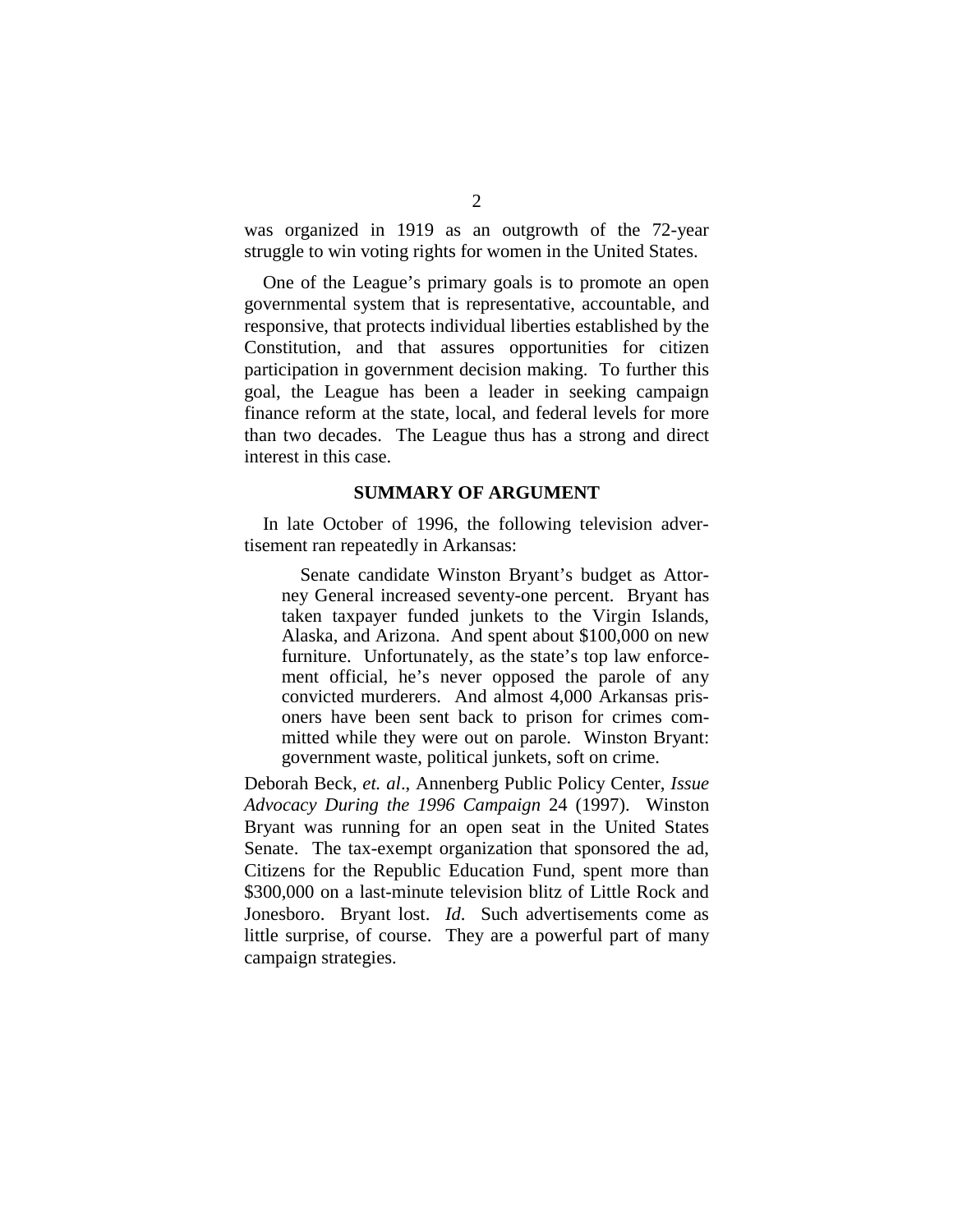What is surprising is that until the enactment of the Bipartisan Campaign Reform Act (BCRA), Pub. L. No. 107- 155, 116 Stat. 81 (2002), such advertisements were not treated as electioneering speech under federal law. Despite their appearance on the eve of the election, their unmistakable mention of a particular federal candidate, their targeting of the candidate's electorate, and their appearance on television, the courts would have treated such ads as "issue" advocacy. By avoiding the use of "magic words"—express terms like "vote for," "elect," "support," "vote against," "defeat," and "reject"—they fell outside of coverage. Even if they were designed to promote a particular candidate, continuously featured that candidate, swayed voters to the candidate's favor, and did not even mention a traditional issue, they were treated as simple "issue" ads.

"Issue" advocacy thus became a peculiar term of legal art. It indicated nothing about what an advertisement said or concerned. It signified only that a few particular words were missing. An ad could educate on a burning social issue or shamelessly shill for a candidate. But whatever its content, so long as no magic words appeared, it was completely immune from the sort of reasonable source and disclosure rules that have long applied to campaign advocacy.

By making the absence of a few particular words all that mattered, the "magic words" approach undermined two of the longest-standing and most central architectural features of American campaign finance regulation: the disclosure of political spending and the bar against direct corporate and union spending to influence federal elections. By omitting a few particular words, individuals and entities could spend unlimited amounts to campaign for federal candidates without ever having to disclose their activities. In the Bryant blitz, for example, the citizens of Arkansas did not know the taxexempt sponsor's identity, let alone the individuals or corporations or unions that may have funded the tax-exempt's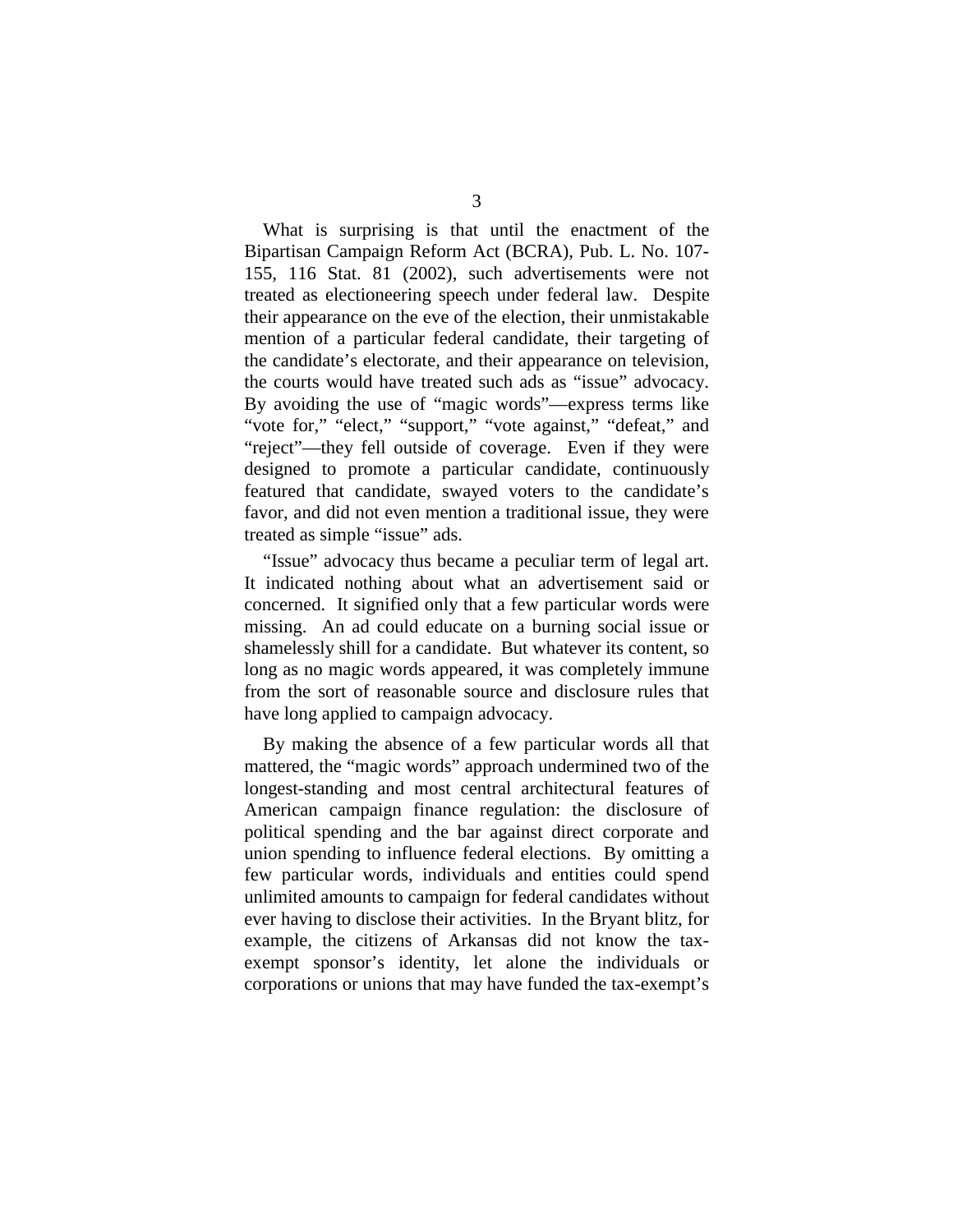political activities. *See, e.g.,* Leslie Wayne, *A Back Door for the Conservative Donor*, N.Y. Times, May 22 1997 at B10. Only after much research by the press did the identity of the tax-exempt itself become clear. No research, however, was able to uncover the identity of any individuals, corporations, or unions that may have donated money to the tax-exempt for these particular advertisements. As this Court has repeatedly observed: "Publicity is justly commended as the remedy for social and industrial diseases. Sunlight is said to be the best of disinfectants; electric light the most efficient policeman." *Buckley v. Valeo*, 424 U.S. 1, 67 (1976) (quoting L. Brandeis, *Other People's Money* 62 (Nat'l Home Library Found. ed. 1933)). But the absence of "magic words" bars all disclosure.

Without "magic words," moreover, corporations and unions could have used the tax-exempt as a conduit to run this ad throughout the campaign season, or, indeed, have paid for it themselves. So long as they did not use "magic words" nothing stopped them from spending whatever they wanted to advocate the election or defeat of particular federal candidates. The addition of two words—"vote against"—at the end of the Bryant ad would have made all the difference. The "magic words" test would certainly have prevented a corporation or union from funding that. But that is of little concern to the corporate or union sponsor. If anything, using such words makes ads less effective.

Understanding this history—indeed, documenting it in a detailed factual record—Congress enacted BCRA, which sought to return campaign finance regulation to steadier footing. By applying an objective test which looked at whether a clearly identified federal candidate was mentioned, the medium, the targeting, and the timing of the communication, BCRA aimed to reach "issue" ads that looked the same as–and presumably were as effective as–the ads that candidates ran on their own behalf. This represented modest change. It merely sought to subject to longstanding dis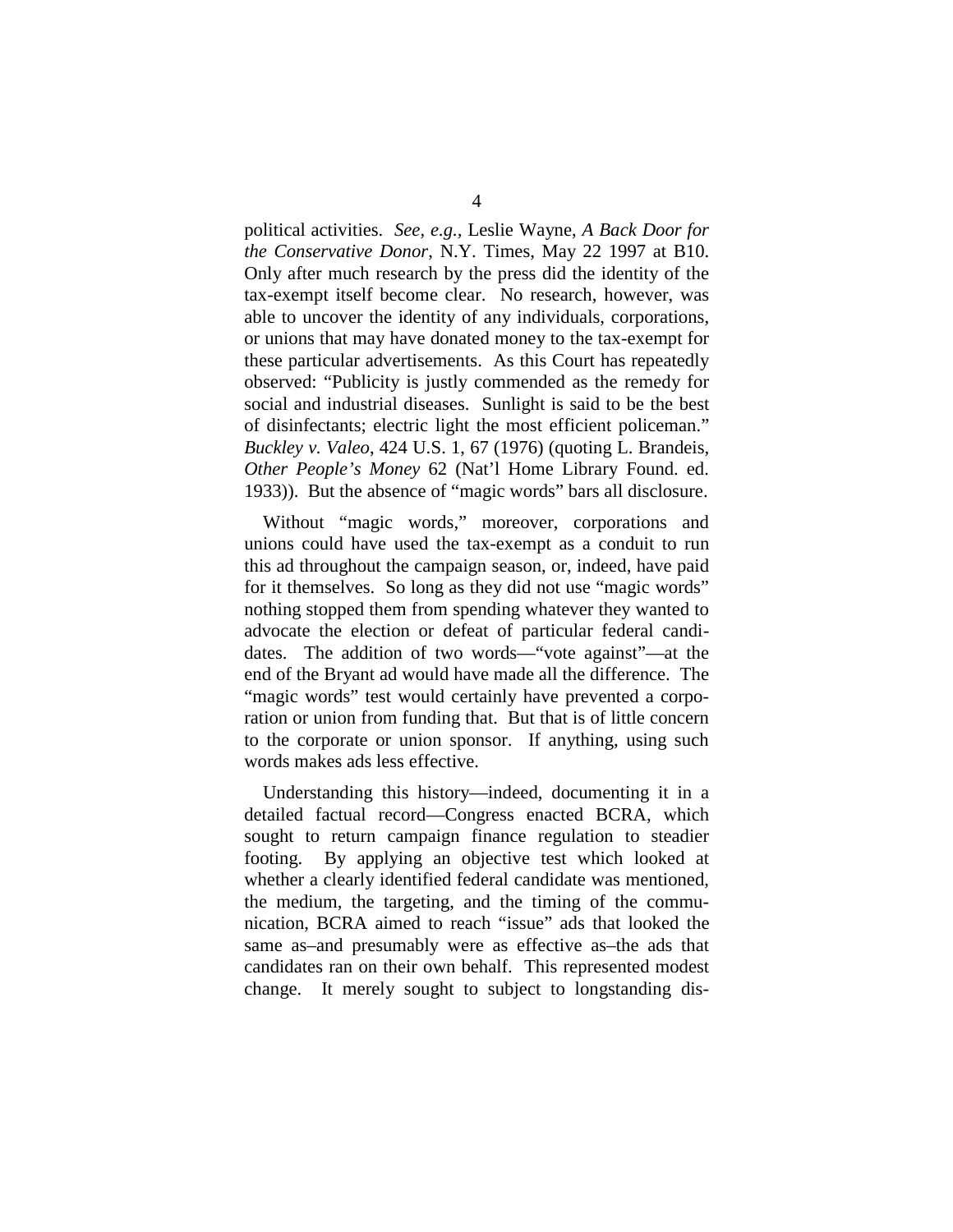closure and source requirements those advertisements that looked like the campaign ads candidates themselves run. Such a small and sensible step would prevent circumvention of this country's basic safeguards against corruption and the appearance of corruption.

A majority of judges on the district court found that several empirical studies supported this modest step. Of these studies, Plaintiffs challenge two: the *Buying Time* studies. These particular studies surveyed political television advertising from the 1998 and 2000 election cycles and concluded that very few issue ads would have been mistakenly caught by BCRA's primary definition of "electioneering communication." After carefully considering Plaintiffs' general claims that the *Buying Time* studies were biased and untrustworthy, a majority of the judges properly rejected those claims. Plaintiffs' more detailed methodological claims also fail. They complain first that some of the data underlying the *Buying Time* studies was improperly recoded. The recoding they complain of, however, was approved by their own expert and nothing suggests that the recoding they themselves propose and on which they base many of their own numbers more accurately reflects the actual judgments of the original coders, let alone the content of the ads themselves. The contrary, in fact, is more likely true. Their second complaint goes to the choice of metric employed by one of the studies. Although they assert it is unhelpful to overbreadth analysis, the opposite is the case. It strongly demonstrates the care and caution Congress took in entering this sensitive area.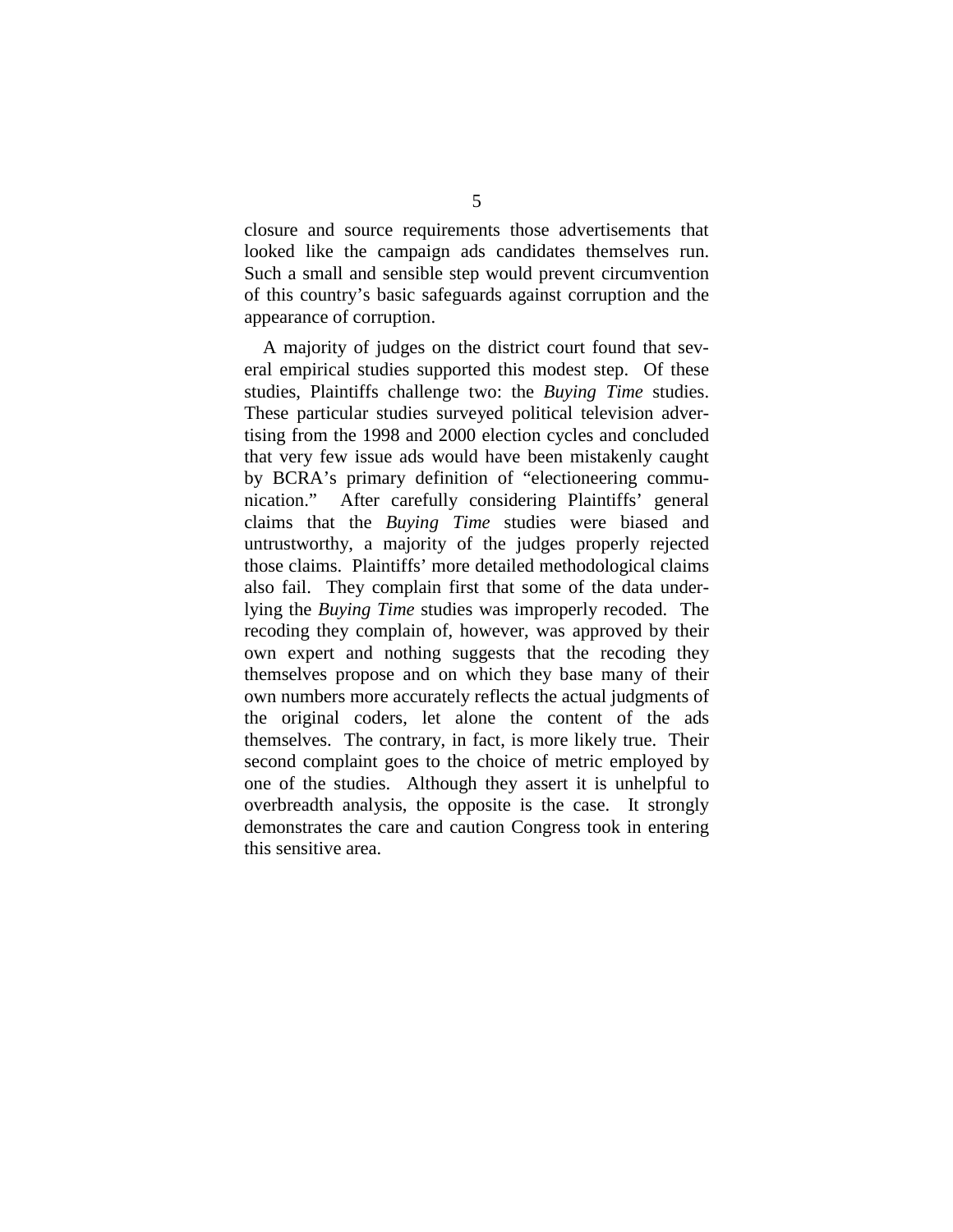### **ARGUMENT**

- **I. BCRA'S REGULATION OF ELECTIONEER-ING COMMUNICATIONS, UNLIKE REGULA-TION UNDER THE PRIOR "MAGIC WORDS" TEST, PREVENTS CORRUPTION AND THE APPEARANCE OF CORRUPTION WITHOUT IMPERMISSIBLY BURDENING SPEECH.** 
	- **A. Disclosing Election Spending and Stopping Corporations and Unions from Spending from Their General Treasuries to Influence Federal Elections Represent Two Central Safeguards Against Corruption and the Appearance of Corruption in Federal Elections.**

Congress first required the disclosure of certain campaign contributions in 1910, and has since expanded this requirement to a much wider range of campaign spending.<sup>2</sup> This Court has recognized that such disclosure serves three important interests that underpin the "free functioning of our national institutions." *Buckley v. Valeo*, 424 U.S. 1, 66 (1976) (quoting *Communist Party v. Control Board*, 367 U.S. 1, 97 (1961)). First, disclosure provides voters with information about where money comes from and how it is spent. Such information helps voters better evaluate candidates and determine where they stand. *Id*. at 66-67. Second, disclosure prevents actual corruption and the appearance of corruption. By giving voters information about the ties of elected officials to their financial supporters, it deters contributions made with an eye to special favors and, should any be made, allows voters more easily to detect them. *Id*. at 67. Third, disclosure is "an essential means of

<sup>2</sup>*See e.g.*, Act of June 25th, 1910, ch. 392, 36 Stat. 822; Federal Corrupt Practices Act, 1925, ch. 368, tit. 3, 43 Stat. 1053, 1070-79; Federal Election Campaign Act of 1971 (FECA), Pub L. No. 92-225, 86 Stat. 3.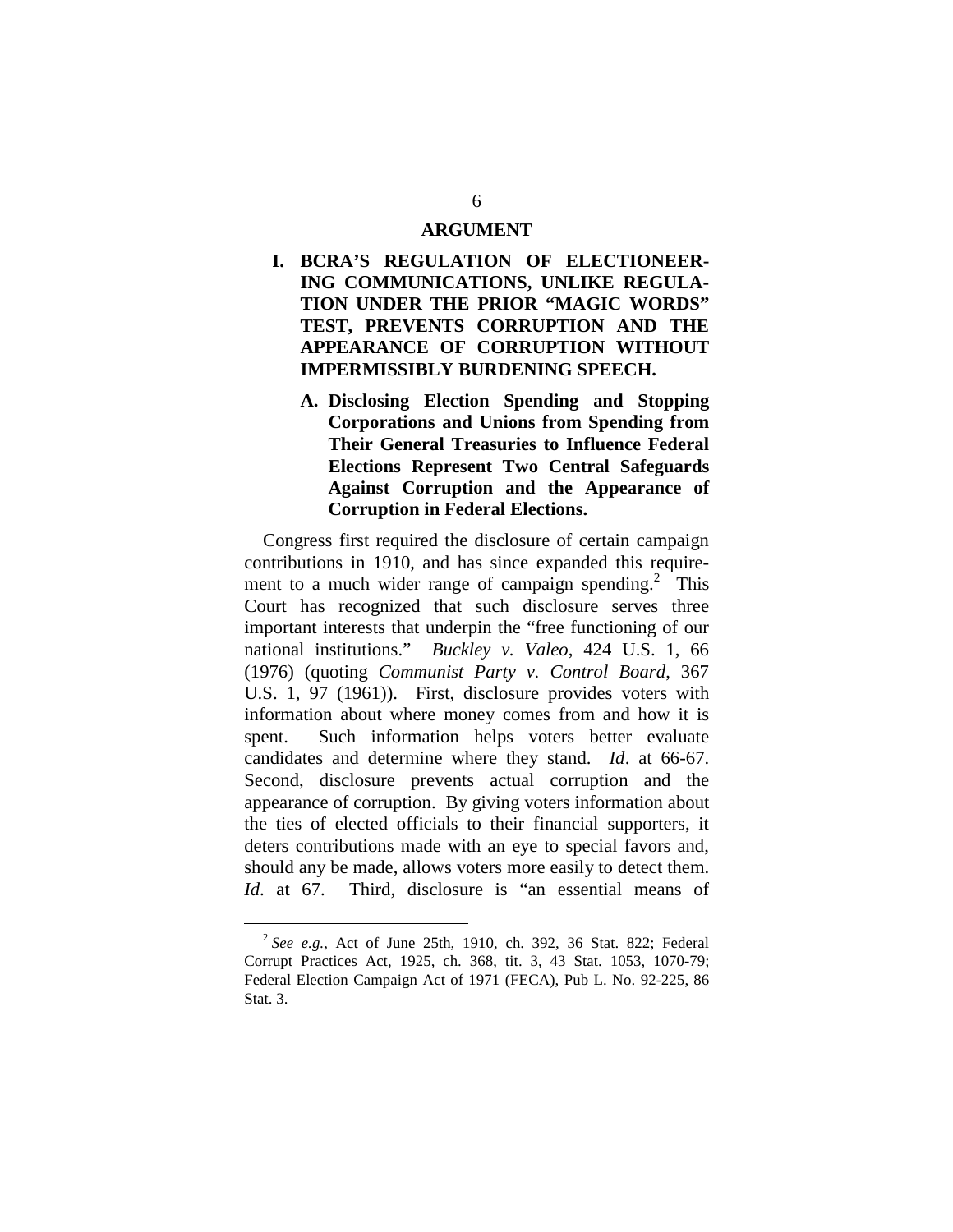gathering the data necessary to detect violations of . . . contribution limitations," *id*. at 68, which are independently necessary to prevent corruption. In short, disclosure represents one of the most important means of securing the public legitimacy of our political institutions because it provides voters important political information, because it directly deters corruption, and because it allows for the enforcement of independent safeguards, like contribution limits.

Source requirements preventing business corporations and unions from spending money from their general treasuries to influence federal elections are even longer-standing. Since 1907, Congress has carefully regulated corporate political activity. In that year, Congress passed the Tillman Act, which made it "unlawful for any national bank, or any corporation organized by authority of any laws of Congress, to make a money contribution in connection with any election to any political office." Act of Jan. 26, 1907, ch. 420 34 Stat. 864. Over the years, this rule was extended to cover both contributions and independent expenditures by both business corporations and unions. *See, e.g., United States v. Auto. Workers,* 352 U.S. 567, 570-84 (1957) (recounting history). From the beginning, the law has focused on the "special characteristics of the corporate structure that threaten the integrity of the political process." *FEC v. Beaumont*, 123 S.Ct. 2200, 2206 (2003) (internal citations and quotation marks omitted). Because "[s]tate law grants corporations special advantages . . . that enhance their ability to attract capital and to deploy their resources in ways that maximize the return on their shareholders' investments . . . corporations . . . [can] use resources amassed in the economic marketplace to obtain an unfair advantage in the political marketplace." *Id.* (internal citations and quotation marks omitted). As this Court has long recognized, "barring corporate earnings from conversion into political war chests . . . prevent[s] corruption or the appearance of corruption," *id.* (internal citations and quotation marks omitted), the importance of which "has never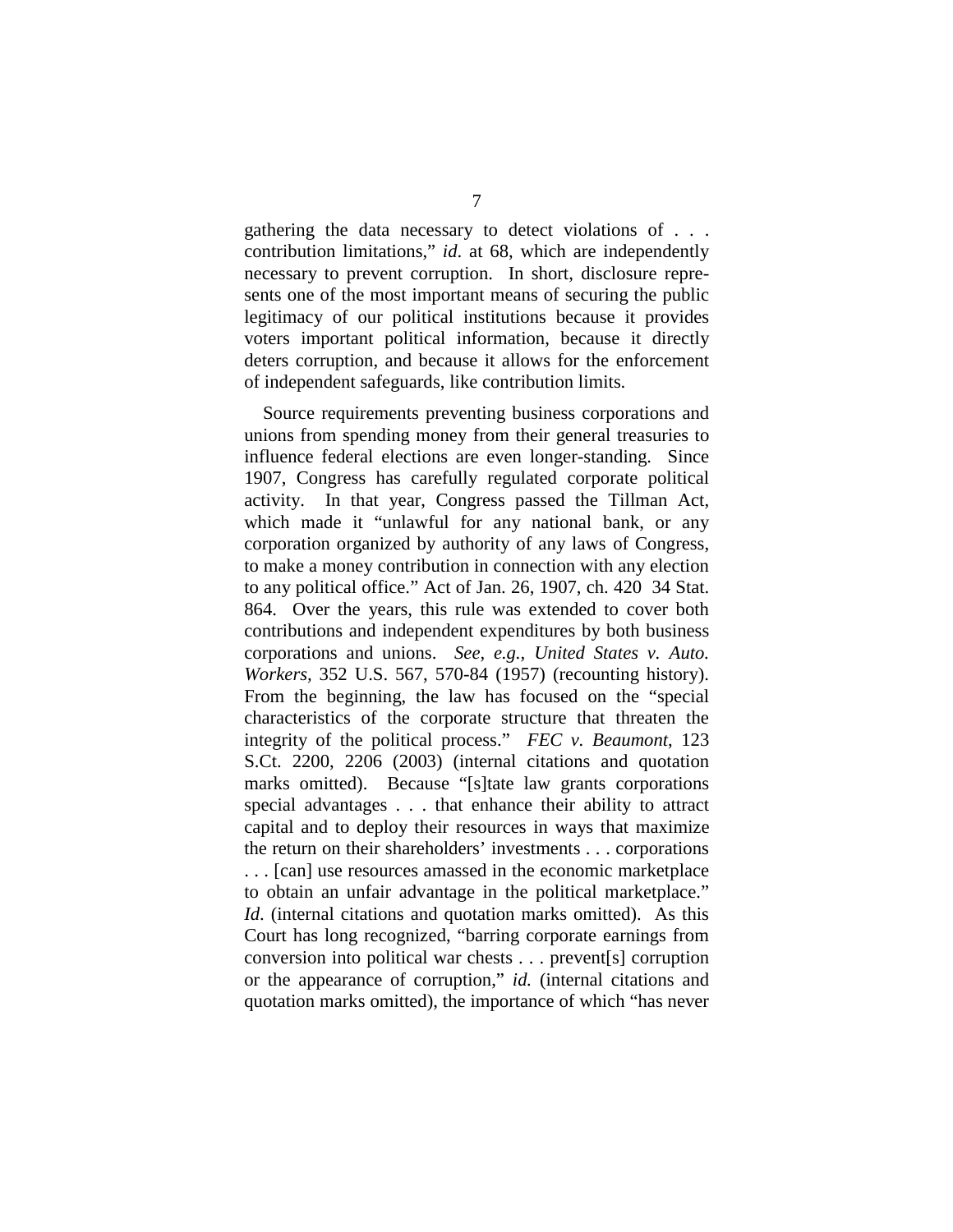been doubted," *First Nat'l Bank of Boston v. Bellotti*, 435 U.S. 765, 788 n.26 (1978). Barring corporate contributions and expenditures also helps prevent the use of corporations "as conduits for circumvention of valid contribution limits." *Beaumont,* 123 S.Ct. at 2207 (internal citations, brackets, and quotation marks omitted). Together the disclosure and source requirements barring corporate and union spending to influence federal elections are two of the primary bulwarks against corruption.

## **B. Identifying Advertisements Designed to Influence Federal Elections Through "Magic Words" Undermines These Two Central Safeguards Against Corruption.**

In *Buckley,* this Court considered the statutory meaning of "expenditures . . . advocating the election or defeat of [a clearly identified] candidate." 434 U.S. at 41-51. In order to avoid possible void-for-vagueness difficulties (in the case of spenders other than candidates and political committees, including political parties), this Court "limited [the term] to communications that include explicit words of advocacy of election or defeat of a candidate," *id*. at 43, and in a footnote "restrict[ed its] application . . . to communications containing express words of advocacy of election or defeat, such as 'vote for,' 'elect,' 'support,' 'cast your ballot for,' 'Smith for Congress,' 'vote against,' 'defeat,' 'reject.'" *Id*. at 44 n.52. Nowhere did this Court indicate that such "magic words" were constitutionally required for Congress ever to impose disclosure and source requirements. Rather, this Court narrowly held that given the uncertain reach of this particular term, it had to be given more objective contours. Otherwise, speakers would not know ahead of time what they could and could not say. They would always be at the mercy of their audience, for no matter how carefully they crafted their speech to avoid advocacy, their audience could interpret it differently. *Id*. at 42-44. The lesson of *Buckley*, in other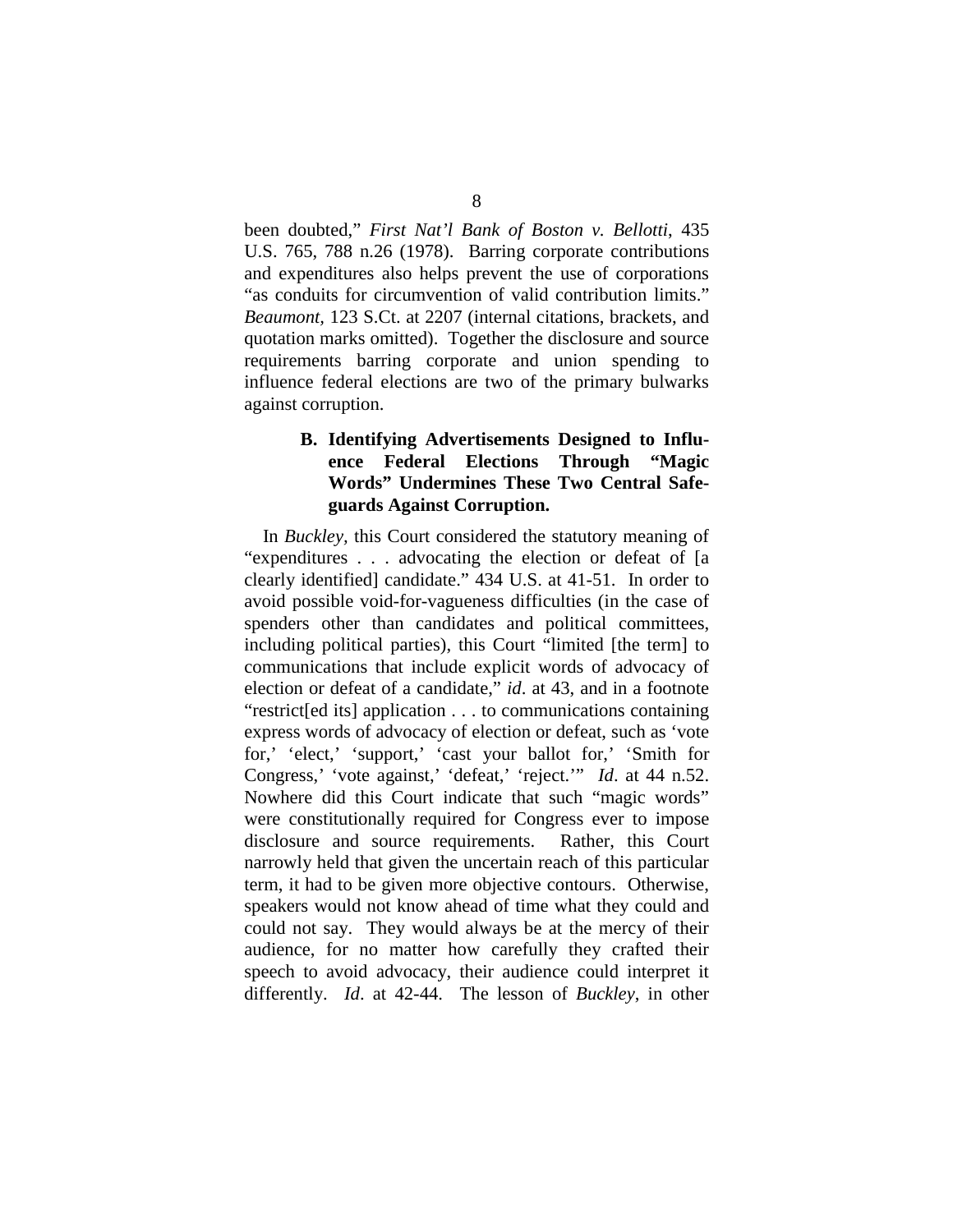words, is not that the First Amendment requires the use of "magic words," but rather that covered spending must be defined objectively—just as BCRA's primary definition of "electioneering communications" does. Definitions that rely largely on subjective audience understanding or speaker intent are constitutionally problematic.

After carefully surveying the landscape of political advertising, Congress found that the "magic words" test did not work.<sup>3</sup> First, few modern campaign ads use any "magic words." Uncontroverted evidence before the district court<sup>4</sup> showed that only 11.4 percent of the 433,811 advertisements aired by candidates during the 2000 federal election met the express advocacy test laid down in *Buckley*. Supp. App. at 659sa, 763sa-764sa (Kollar-Kotelly, J.). Second, candidates and political consultants have found it very easy to evade magic words in their advertising. In 1996, for example, the Republican National Committee ("RNC") ran the following ad, called "The Story," on television before the election:

- Audio of We have a moral obligation to give our Bob Dole: children an America with the opportunity and values of the nation we grew up in.
- Voice Over: Bob Dole grew up in Russell, Kansas. From his parents he learned the value of hard work, honesty and responsibility. So when his

<sup>3</sup>*See, e.g.,* 148 Cong. Rec. S2116 (daily ed. March 20, 2002) (statement of Sen. Levin) ("magic words . . . are not a complete test of what constitutes electioneering ads"); *id.* at S2117 (statement of Sen. Jeffords) ("the 'magic words' standard . . . has been made useless"); *id.* at S2141 (statement of Sen. McCain) ("even a casual observer would concede that 'magic words' is a dramatically underinclusive test").

<sup>&</sup>lt;sup>4</sup> The filing of a Joint Appendix in this case has been deferred. Citations to the original record are made where necessary pursuant to this Court's Rule 26.4(b). The opinions of the district court are reprinted in the Joint Supplemental Appendix to Jurisdictional Statements, cited herein as Supp. App. at 1sa-1382sa.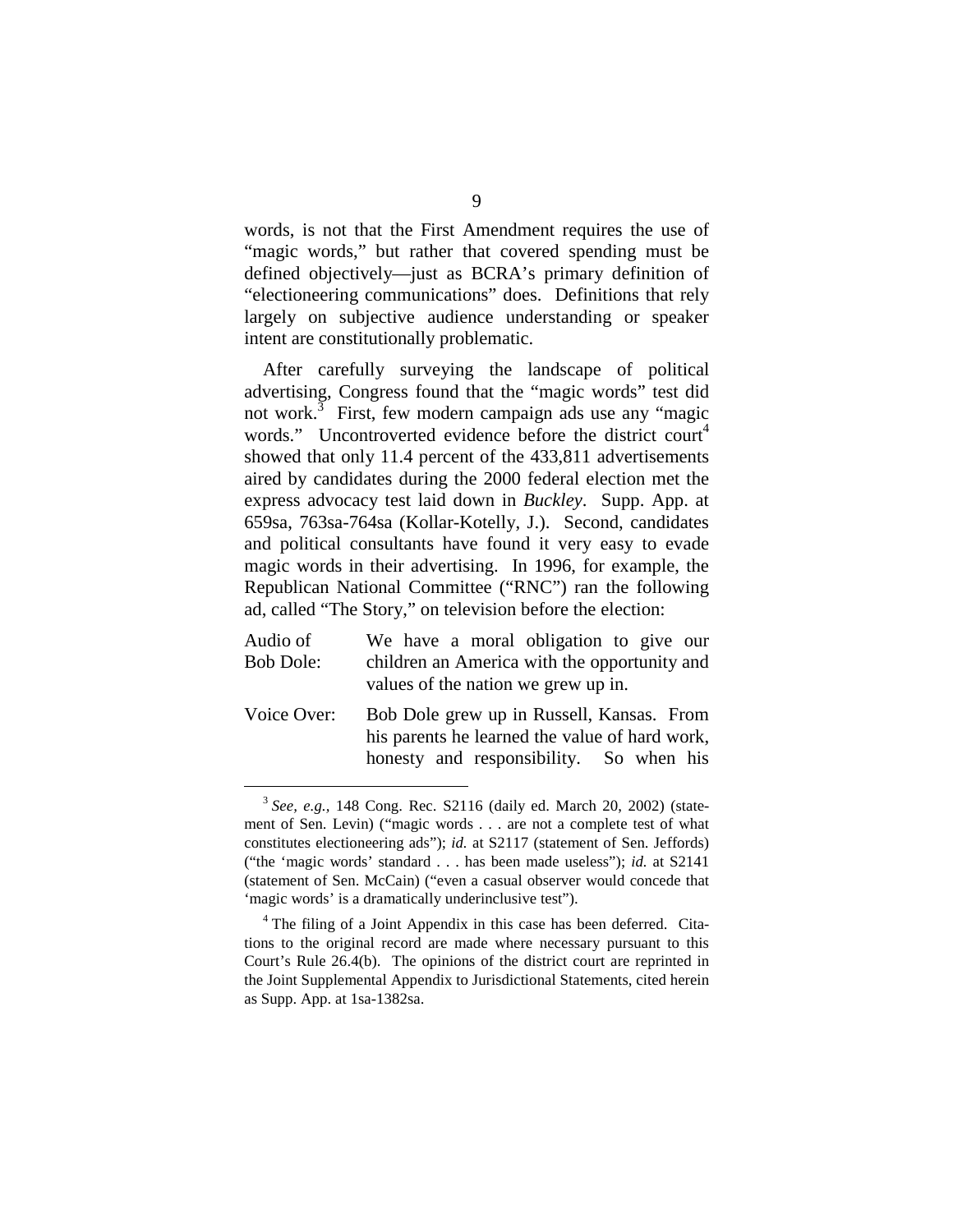|                                | country called he answered. He was<br>seriously wounded in combat. Paralyzed, he<br>underwent nine operations.                                                                                                                                                                              |
|--------------------------------|---------------------------------------------------------------------------------------------------------------------------------------------------------------------------------------------------------------------------------------------------------------------------------------------|
| Audio of<br><b>Bob Dole:</b>   | I went around looking for a miracle that<br>would make me whole again.                                                                                                                                                                                                                      |
| Voice Over:                    | The doctors said he'd never walk again. But<br>after 39 months, he proved them wrong.                                                                                                                                                                                                       |
| Audio of<br>Elizabeth<br>Dole: | He persevered, he never gave up. He fought<br>his way back from total paralysis.                                                                                                                                                                                                            |
| Voice Over:                    | Like many Americans, his life experience<br>and values were as a strong moral compass.<br>The principle of work to replace welfare.<br>The principle of accountability to strengthen<br>our criminal justice system. The principle of<br>discipline to end wasteful Washington<br>spending. |
| Voice of<br>Boh Dole:          | It all comes down to values. What you<br>helieve in What you sacrifice for And what                                                                                                                                                                                                         |

Bob Dole: believe in. What you sacrifice for. And what you stand for.

Senate Comm. on Governmental Affairs, *Investigation of Illegal or Improper Activities in Connection with 1996 Federal Election Campaigns,* S. Rep. No. 105-177, at 4014 (1998). "The Story" focused entirely on the personality traits and affect of Bob Dole, not on any issues. Although the RNC's political director thought that it "need[ed] to be run," he worried that "[m]aking this spot pass the issue advocacy test may take some doing." *Id.* at 4015. He need not have worried. As Bob Dole himself explained to Ted Koppel when asked why such an ad would be considered "generic," i.e., issue advocacy, "It doesn't say 'Bob Dole for president.' . . . [I]t talks about the Bob Dole story. It also talks about issues. It never mentions the word that I'm—it never says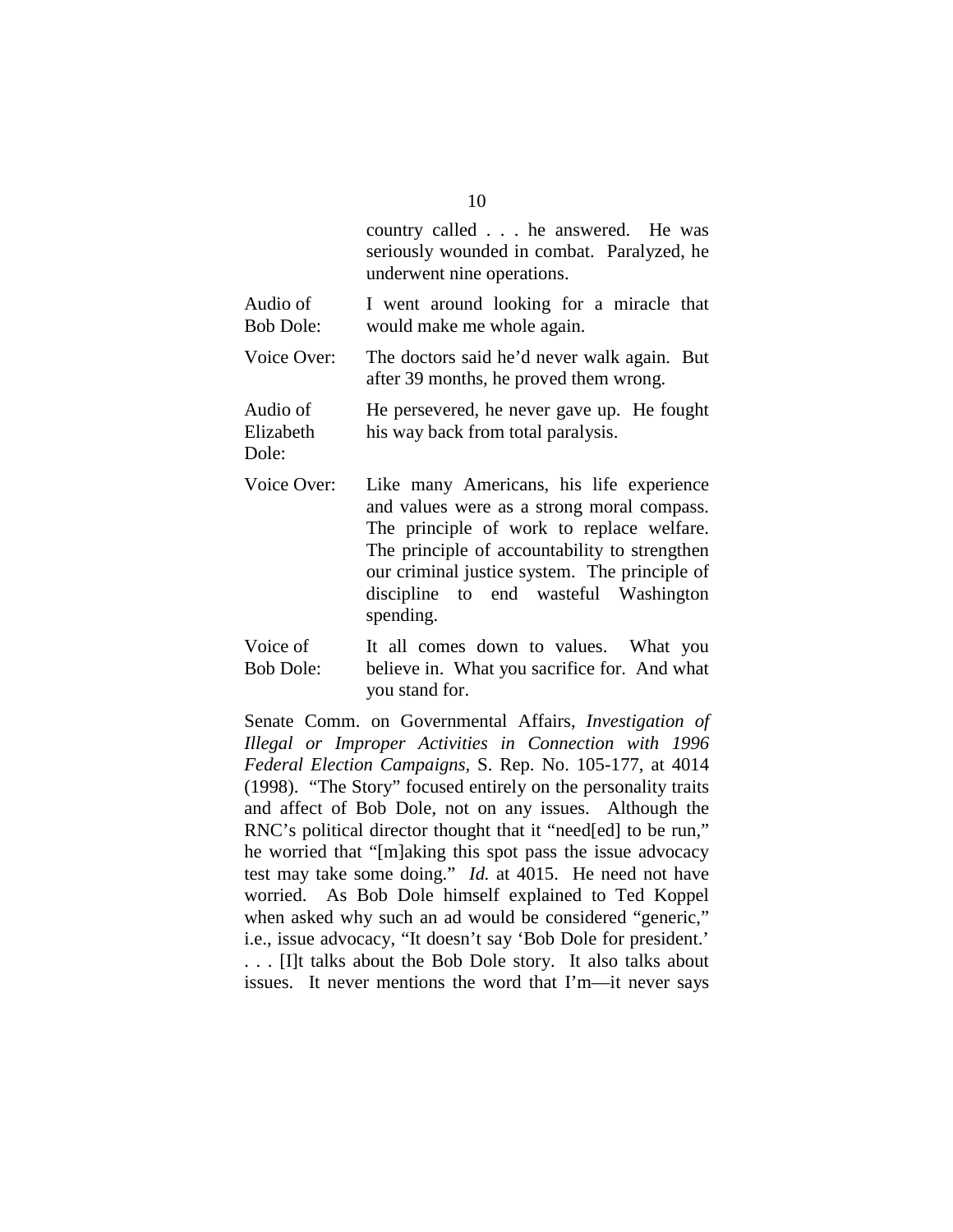that I'm running for president, though I hope that it's fairly obvious, since I'm the only one in the picture!" *Id*. at 4154. The audience laughed. The absence of four little words made all the difference.

Third, "magic words" make advertisements, if anything, less effective. The uncontroverted testimony of political consultants in the district court was that "magic words" were clumsy and weakened political advertisements. Republican political consultant Douglas L. Bailey, for example, testified that "[i]n the modern world of 30 second political advertisements, it is rarely advisable to use such clumsy words as 'vote for' or 'vote against.' . . . . All advertising professionals understand that the most effective advertising leads the viewer to his or her own conclusion without forcing it down their throat." Supp. App. at 660sa (Kollar-Kotelly, J.). Likewise, Democratic political consultant Raymond Strother testified that

media consultants prefer putting across electioneering messages without using words such as 'vote for.' Good media consultants never tell people to vote for Senator X; rather you make your case and let the voters come to their own conclusions. In my experience, it actually proves less effective to instruct viewers what you want them to do.

*Id.* at 662sa. In this respect, political advertising is just like commercial advertising. As two experts pointed out,

the practices of political advertisers are not dissimilar from those of commercial advertisers. Car ads rarely exhort viewers to "buy" a Chevrolet, nor do soft drink ads urge people to "drink" their product. . . . This atmospheric approach to commercial advertising where the product is presented in various tableaus—has become increasingly popular. It serves the general strategy of advertisers to present viewers with a variety of reasons to choose their product, hoping that they will latch onto one. Too heavy-handed an approach might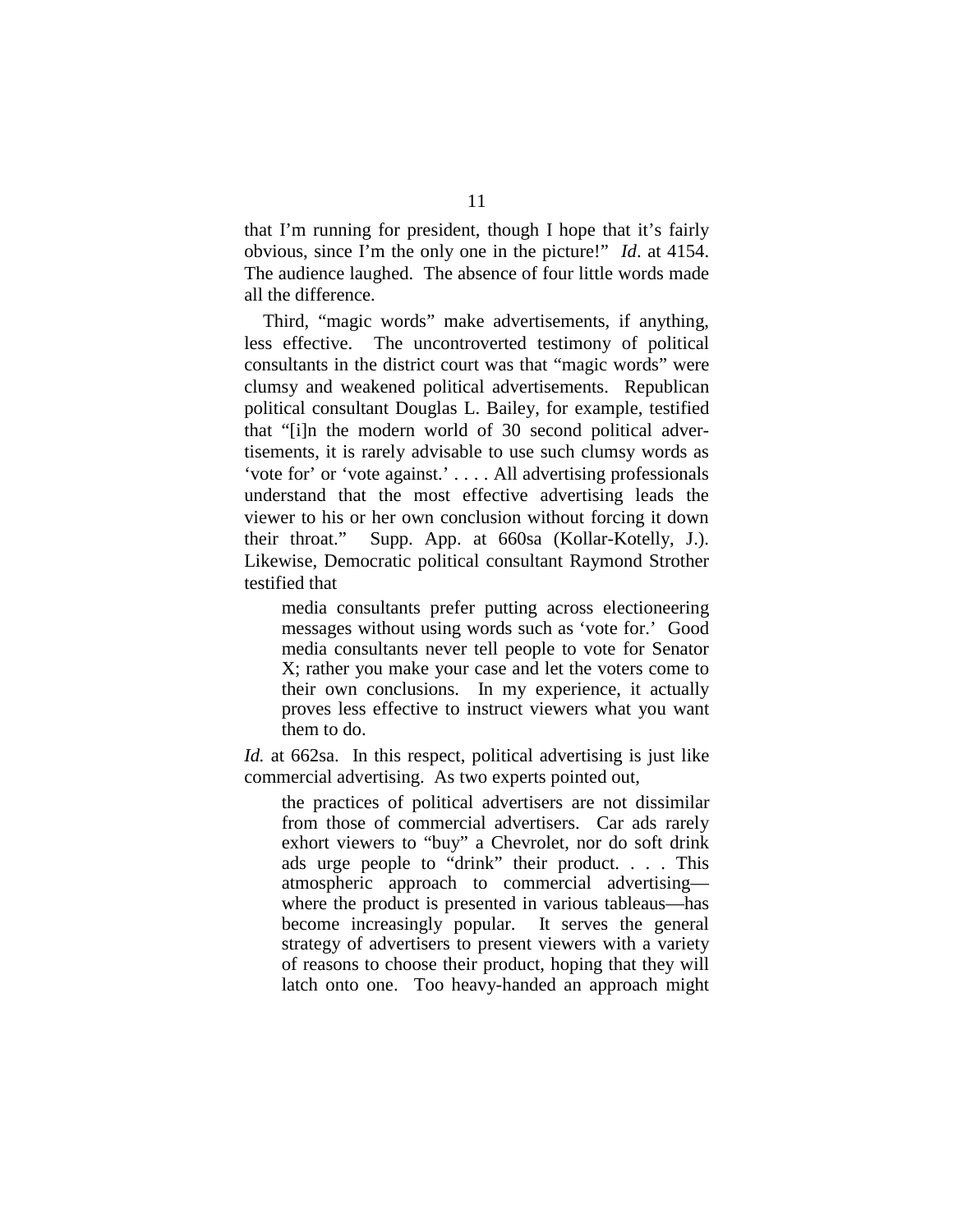interfere with this process by raising viewers' defenses. Political ads seem to follow the same strategy, hoping that citizens will grow to prefer a candidate without being told to troop to the polls.

*Id.* at 663-64sa (quoting Krasno and Soraf Expert Report at 54). Like any good advertiser, those advertising candidates avoid "magic words" because they want to make their pitch as effective as possible.

The "magic words" test, then, ironically identifies as campaign advertising those ineffective ads that candidates themselves seldom use. It classifies as pure issue advocacy, by contrast, exactly the kinds of effective campaign advertising the candidates themselves *do* use. It gets the real world backwards. In a sense, the "magic words" test works only to protect political advertisers from making stupid decisions. Because it compels disclosure of and keeps corporations and unions from using treasury funds to engage in the least effective forms of candidate advocacy, it encourages more effective forms. Can that be the purpose of the First Amendment?

By classifying nearly all campaign advocacy by independent spenders as issue advocacy, the "magic words" test clearly undermines ordinary disclosure requirements, which give voters important information and prevent corruption. In three 2000 Republican primaries, for example, an organization called "Republicans for Clean Air" sponsored ads praising then-Governor Bush and criticizing Senator McCain. After the first of these primaries, reporters discovered that "Republicans for Clean Air" consisted of two brothers, Charles and Sam Wyly, who were long-term friends of Governor Bush. One was, in fact, an authorized fundraiser for the Bush campaign. According to the press, the Wylys spent \$2.5 million on the ads. When their identities were uncovered in a later primary, much bad publicity ensued and the Bush campaign felt compelled to distance itself from them. In short, the "magic words" test allowed this major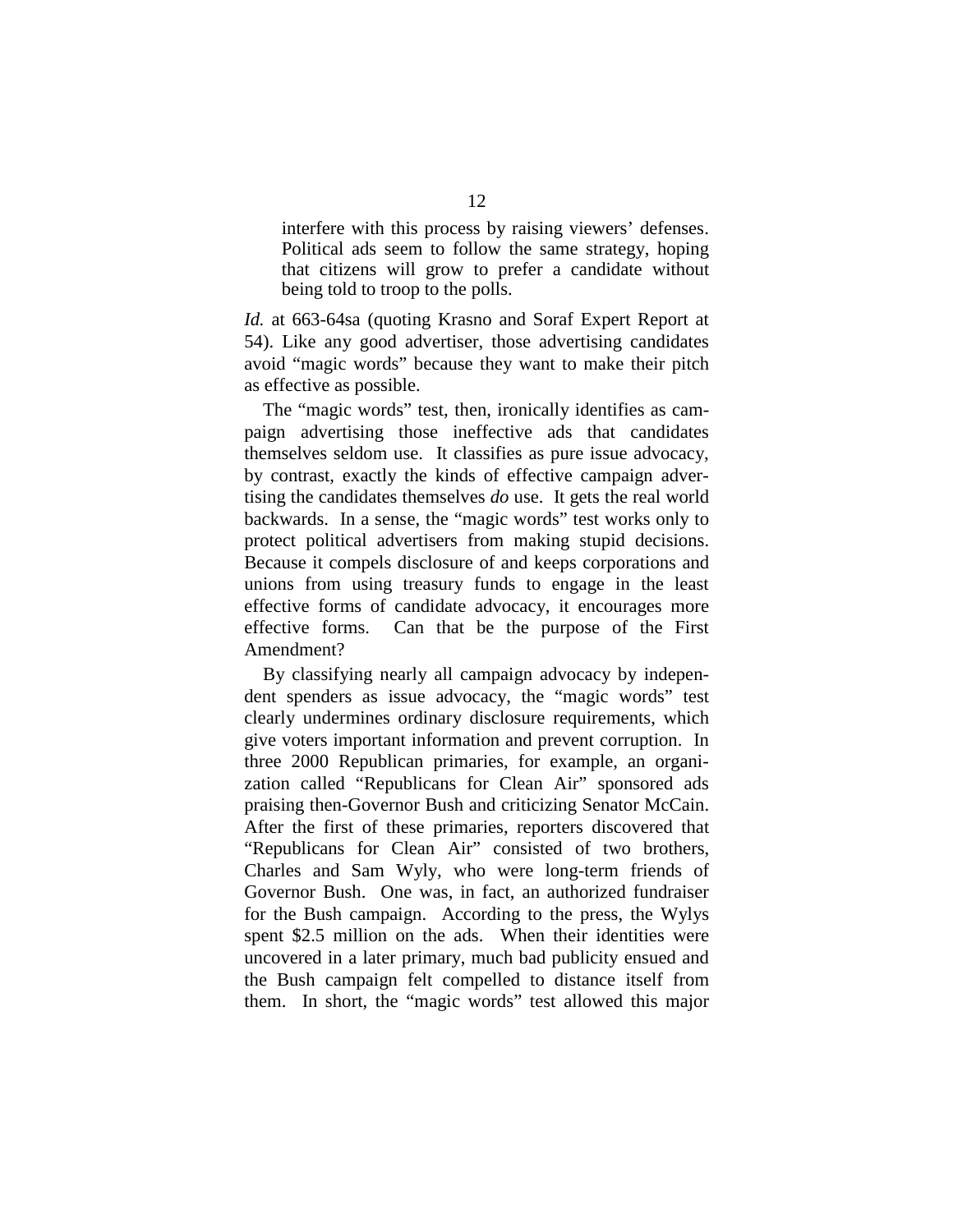advertising campaign to be conducted in secrecy and the eventual public reaction shows how greatly the identity of the sponsors mattered to voters. *See* Supp. App. at 97-99sa (per curiam).

As political consultant Raymond Strother stated,

one of the biggest problems that a candidate's media consultant now faces is the lack of disclosure associated with third parties running these ads. A few years ago, Jill Docking ran for the United States Senate against Sam Brownback in Kansas. . . . In the last two weeks of a very tight election, an unidentifiable group came in and poured a million dollars into the race. They ran [ads] throughout Kansas telling voters that Jill wasn't a Christian, and all we could find was a fax machine. We had no idea where the money came from. I have had similar experiences in other races as well. Without knowing who is funding the groups that run these ads, we are often unable to correct the distortions.

*Id.* at 93sa-94sa. Without disclosure, voters cannot evaluate candidates by seeing who supports them, cannot easily recognize corruption in any special favors given to the funders of these ads, and cannot tell whether the spending effectively represents a circumvention of the contribution limitations.

Similarly, the "magic words" test allows corporations and unions to evade the prohibitions against spending directly from their general treasuries to influence federal elections. By carefully avoiding "magic words," for example, the National Rifle Association ("NRA"), a  $\S$  501(c)(4) taxexempt entity, successfully evaded the campaign finance law's source requirements. It sponsored much advertising to influence the 2000 federal elections. Executive Vice President of the NRA, Wayne LaPierre, stated in a fundraising letter that he "spent what it took [in 2000] to defeat Al Gore, which amounted to millions more than we had on hand." Supp. App. at 693sa-694sa (Kollar-Kotelly, J.). He later testified that "[w]e took some money out of the reserves to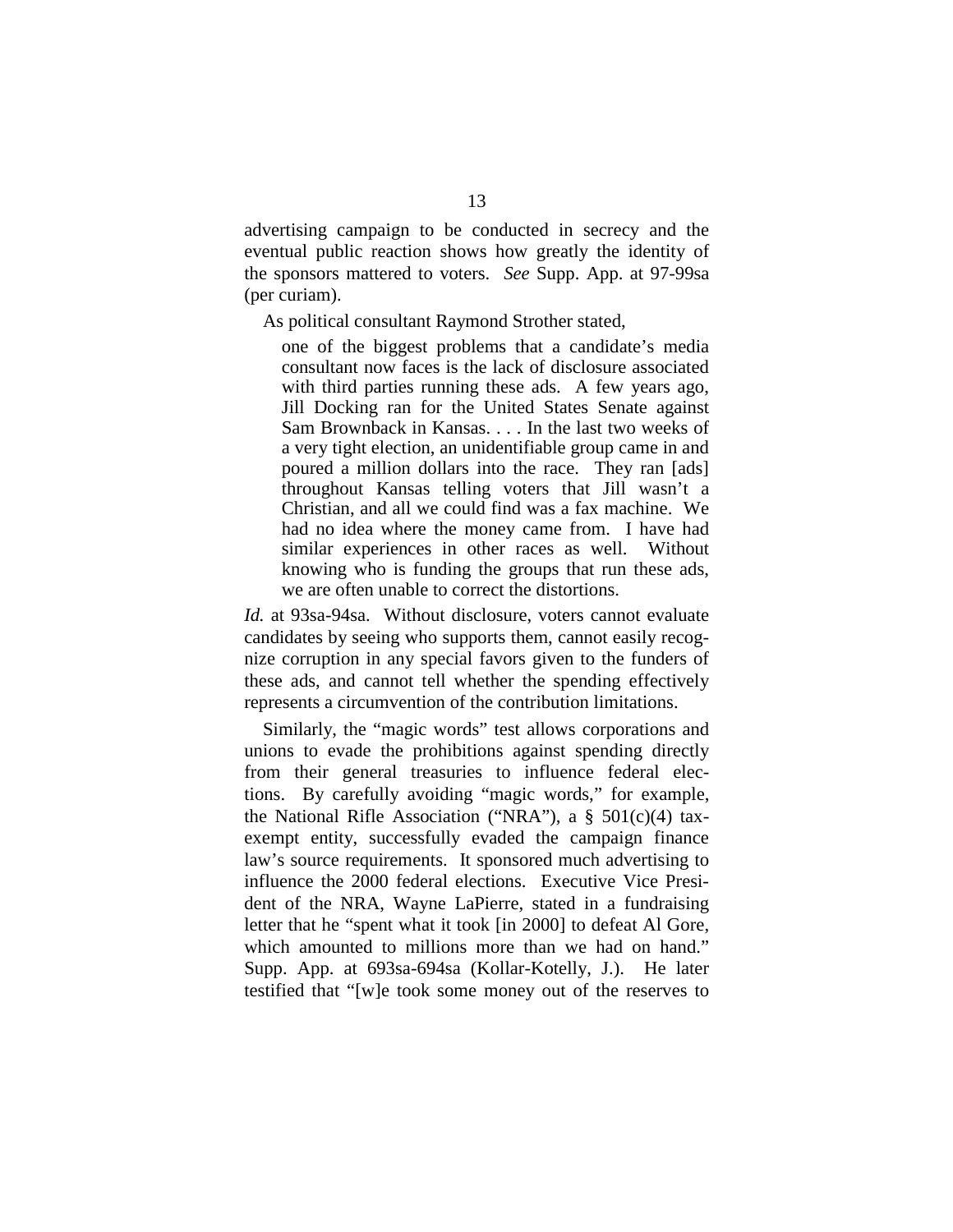cover the deficit . . . . [The Gore advertising] was probably … the main contributing factor." *Id.* The NRA ran several different Gore ads—some funded out of its general treasury funds and some funded by the NRA Political Victory Fund, its affiliated political action committee. The small differences between some of the ads run by the NRA and those run by its PAC show what little difference there is between advertisements that do and do not use "magic words." The ads were virtually identical. The ones paid for from the corporation's general treasury simply omitted a few express terms:

| NRA PAC Advertisement | NRA Direct (Non-PAC)<br>Advertisement                                           |
|-----------------------|---------------------------------------------------------------------------------|
| <b>HESTON:</b>        | HESTON: Other issues<br>may come and go, but no<br>issue is as important as our |

Did you know that right now in federal court, Al Gore's Justice Department is arguing that the Second Amendment gives you no right to own *any* firearm? No handgun, no rifle, no shotgun.

And when Al Gore's top government lawyers make it to the U.S. Supreme Court to argue their point, they can have three new judges handpicked by Al Gore if he wins this election.

freedom. And the day of reckoning is at hand. Did you know that right now in federal court, Al Gore's Justice Department is arguing that the Second Amendment gives you no right to own *any* firearm? No handgun, no rifle, no

And when Al Gore's top government lawyers make it to the U.S. Supreme Court to argue their point, they can have three new judges handpicked by Al Gore if he wins this election.

shotgun.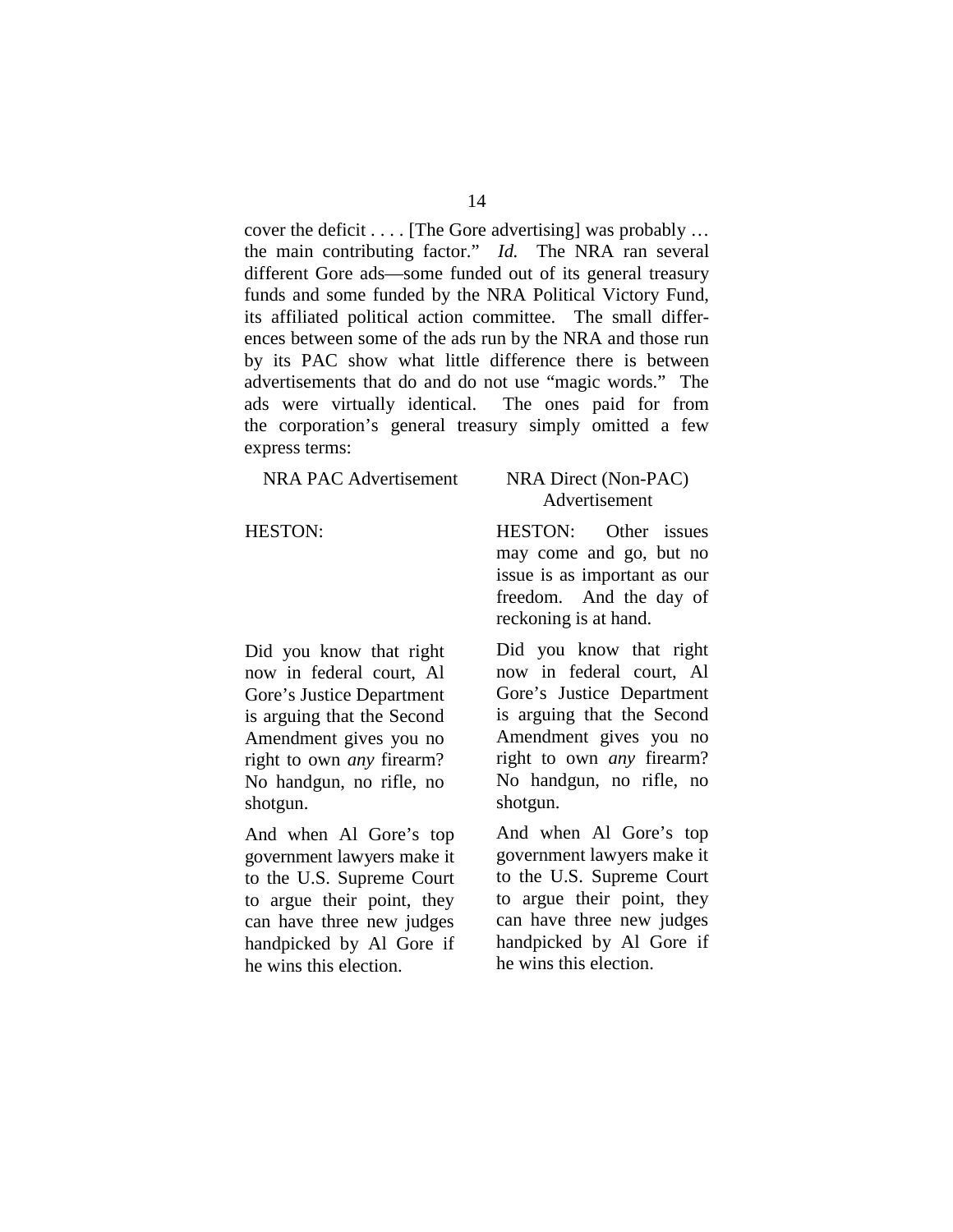Imagine . . . what would Supreme Court Justices Hillary Clinton, Charlie Schumer, and Dianne Feinstein do to your gun rights?

And what *you* think wouldn't matter any more. Because the Supreme Court has the final say on what the Constitution means.

When Al Gore's Supreme Court agrees with Al Gore's Justice Department and bans private ownership of firearms, that's the end of your Second Amendment rights.

**Please, vote freedom first. Vote George W. Bush for President.** 

**ANNCR: Paid for by the NRA Political Victory Fund and not authorized by any candidate or candidate's committee.** 

Imagine . . . what would Supreme Court Justices Hillary Clinton, Charlie Schumer, and Dianne Feinstein do to your gun rights?

And what *you* think wouldn't matter any more. Because the Supreme Court has the final say on what the Constitution means.

When Al Gore's Supreme Court agrees with Al Gore's Justice Department and bans private ownership of firearms, that's the end of your Second Amendment rights.

### **ANNCR: Paid for by the National Rifle Association.**

*Id.* at 695sa-696sa. (differences between ads bolded). NRA Executive Vice President Wayne LaPierce described the two scripts as "exactly the same" because, he admitted, the reference to "the day of reckoning . . . at hand" in the NRA ad was to the day of the 2000 election. *Id.* at 697sa.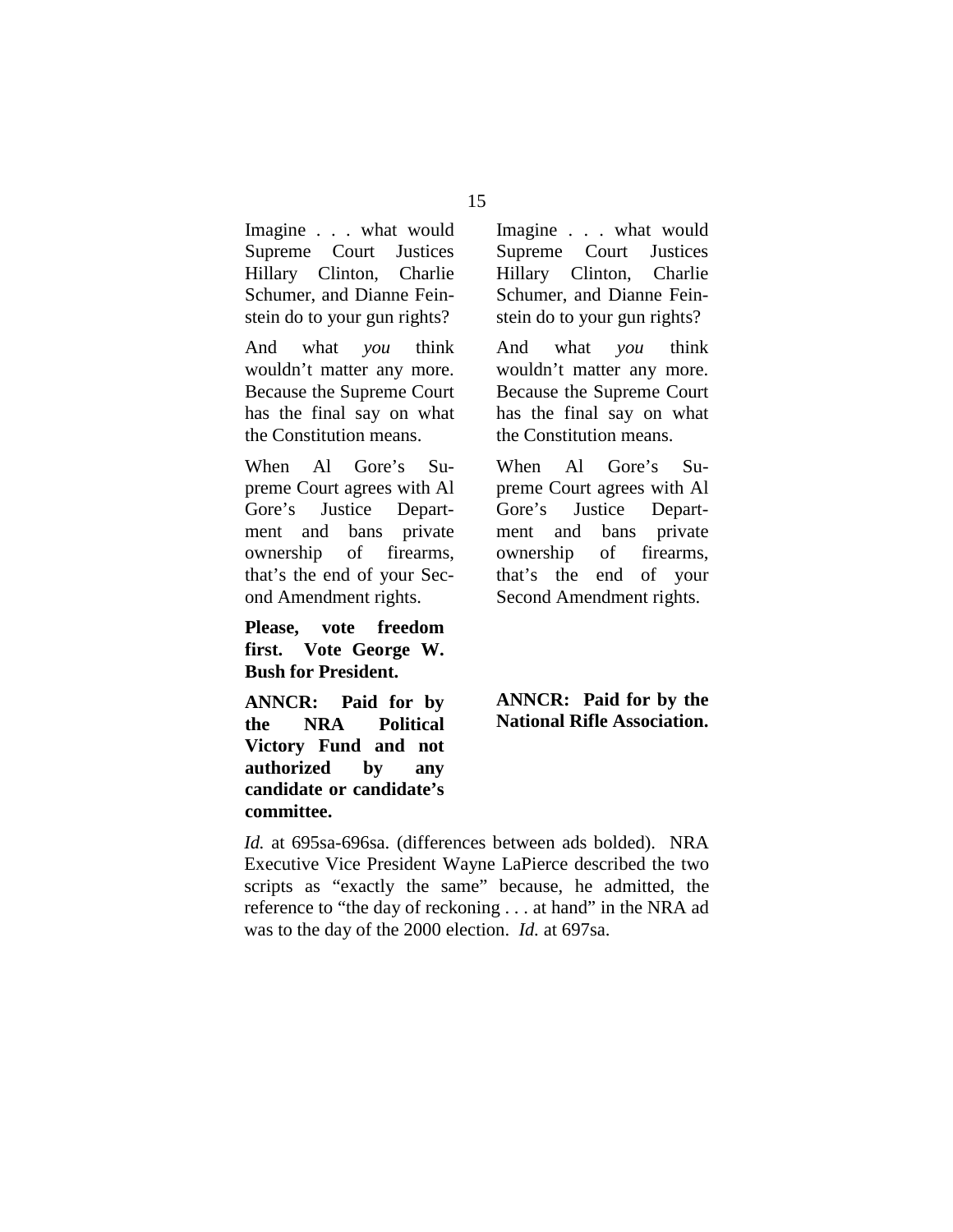Uncontroverted testimony in the district court showed, moreover, that candidates track these advertisements and who funds them. Lobbyist Wright Andrews testified that

[s]ophisticated political donors—particularly lobbyists, PAC directors, and other political insiders acting on behalf of specific interest groups—are not in the business of dispensing their money purely on ideological or charitable grounds. Rather, these political donors typically are trying to wisely invest their resources to maximize political return. . . . [Issue ads] are noticed by the elected officials on whose behalf, or against whom, [they] are run. An effective advertising campaign may have far more effect on a member than a direct campaign contribution or even a large soft money donation to his or her political party that is used for political purposes in his or her district or state.

*Id.* at 709sa-710sa. So helpful are these ads, in fact, that politicians who benefit from this type of corporate and union general treasury fund spending often raise money for these organizations. *Id.* at 712sa. Congressman Ric Keller, for example, for whose 2000 campaign the Club for Growth had funded advertising, signed a Club for Growth fundraising letter which stated: "The Club for Growth selected my race as one of its top priorities. . . . . *Since the Club targets the most competitive races in the country, your membership in the Club will help Republicans keep control of Congress*." *Id.*  (emphasis in original).

Although the number of entities funding these advertisements has grown, only a handful account for most of the influence. In the 1999-2000 election cycle, for example, the Republican and Democratic parties accounted for 31 percent of this spending; Citizens for Better Medicare, 13 percent; the Coalition to Protect America's Health Care, 6 percent; the U.S. Chamber of Commerce, 5 percent; AFL-CIO, 4 percent; NRA, 4 percent; and U.S. Term Limits, 4 percent. *Id.* at 655sa. Just the six leading nonparty entities accounted for 36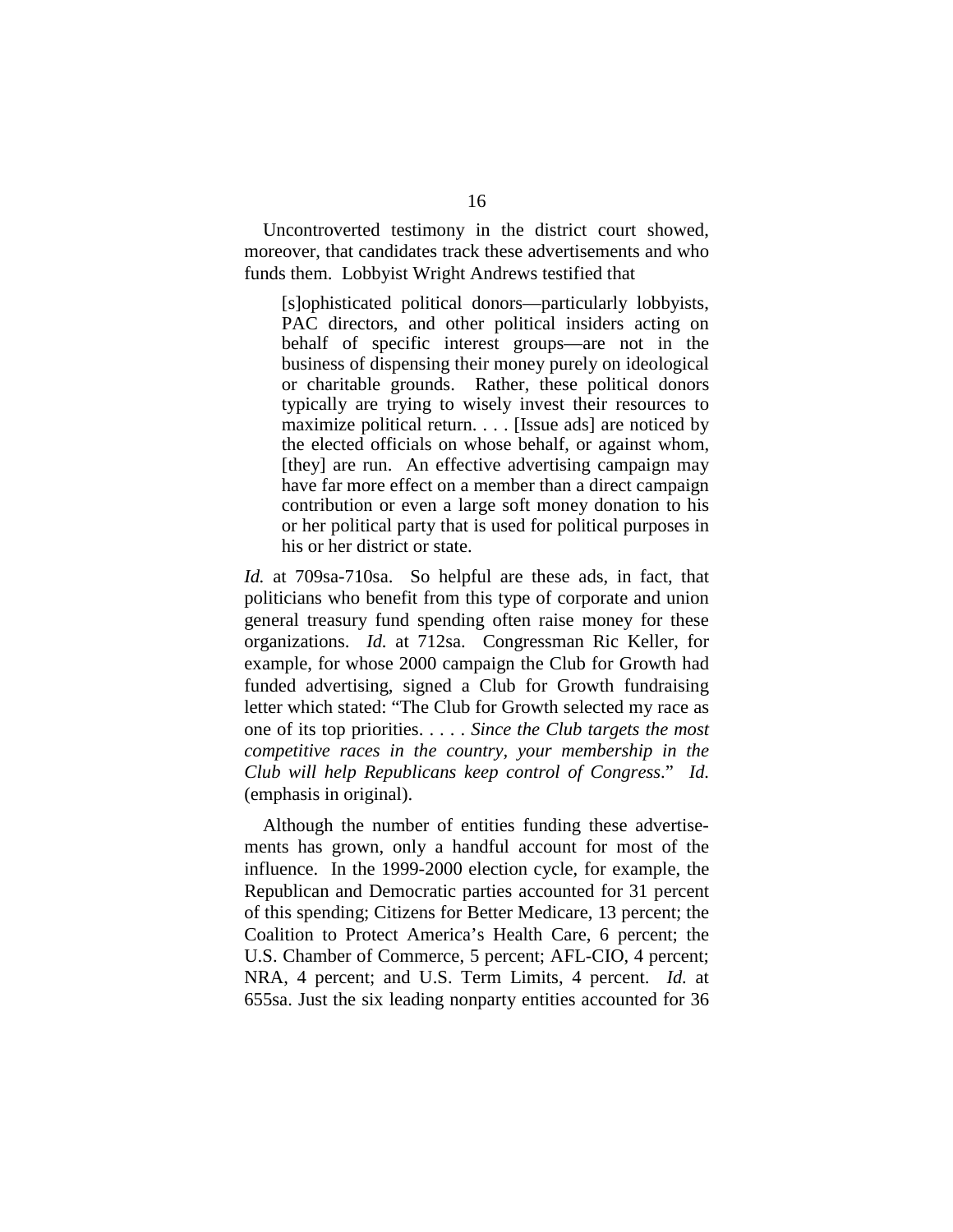percent of the spending—more than the parties themselves (31 percent) and more than all other organizations combined (33 percent). Two of these six entities, in fact, represented the same type of special interest. Far from being "a grassroots generated group of citizens," Citizens for Better Medicare was "an arm of the Pharmaceutical Research and Manufacturers Association" and the Coalition to Protect America's Health Care worked under the umbrella of the American Hospital Association, Erika Falk, Annenberg Public Policy Center, *Legislative Issue Advertising in the 107th Congress* 62, 64 (2003) (internal citations omitted). As these figures show, far from broadening the spectrum of political debate, the ability to spend from general treasury funds constricts it. It concentrates the threat of corruption.

The "magic words" test, then, has undermined two of the central protections against corruption and the appearance of corruption—the disclosure of campaign spending and the bar against funding electioneering activity from general union and corporate treasuries—that FECA was intended to support. The test paradoxically allows corporations and unions to use their treasuries to fund *only* the kinds of advertisements that candidates now usually employ to promote their own candidacy—those without "magic words." And it discourages *only* the kinds of advertisements that candidates themselves now seldom use because they think them ineffective—those with "magic words." The test, in short, allows corporate earnings and union dues to be easily converted into political "war chests," the influence of which is often invisible to voters.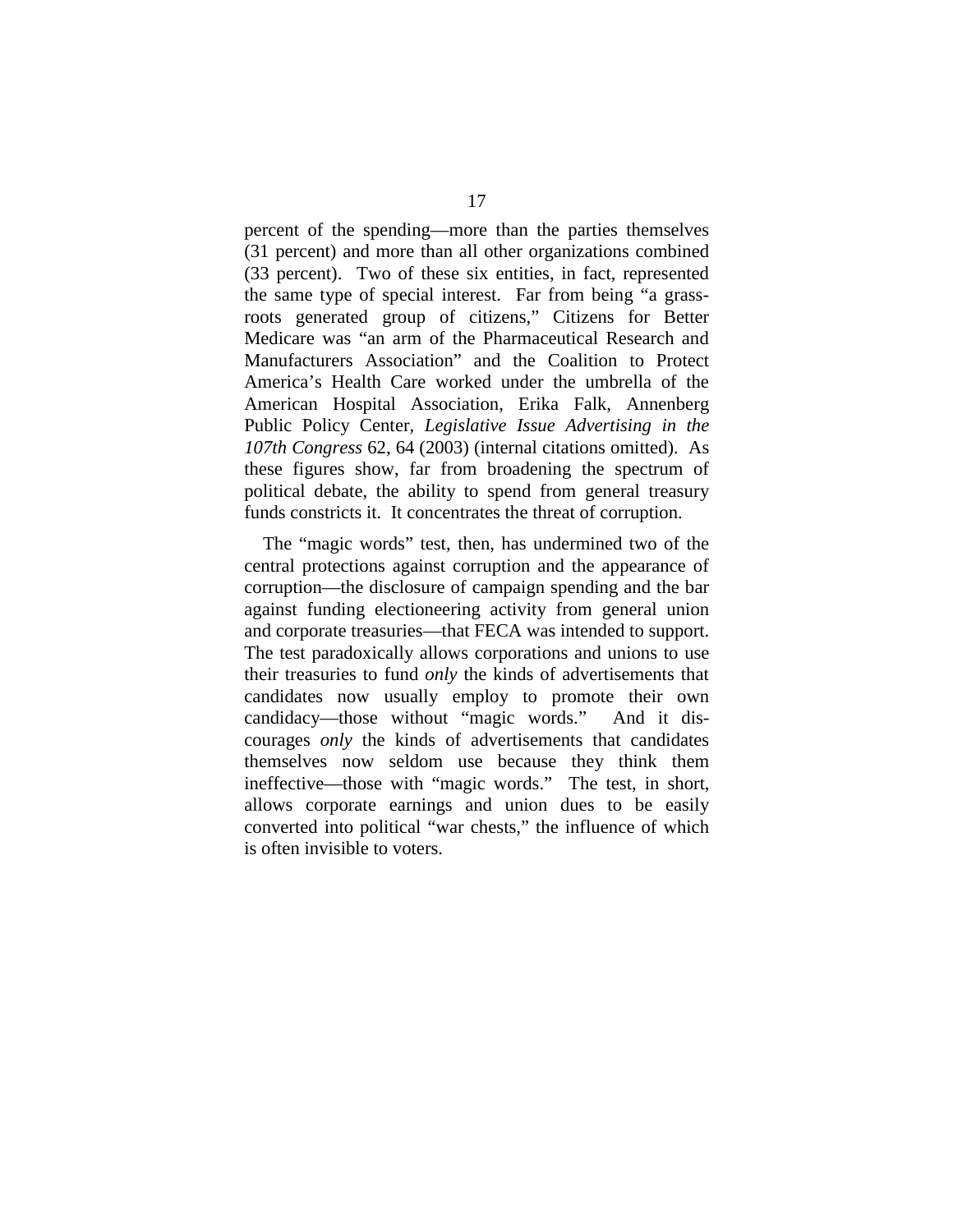## **II. THE** *BUYING TIME* **STUDIES ON WHICH A MAJORITY OF THE DISTRICT COURT RELIED IN UPHOLDING SEVERAL OF BCRA'S CENTRAL PROVISIONS ARE RELI-ABLE AND STRONGLY SUPPORT BCRA'S PRIMARY DEFINITION OF ELECTIONEER-ING COMMUNICTATIONS.**

### **A. A Majority of the District Court Clearly Rejected the Plaintiffs' Attacks on the** *Buying Time* **Studies.**

Plaintiffs rest much of their attack on BCRA's handling of "electioneering communications" on the supposed unreliability of parts of two particular reports. These reports, the *Buying Time* studies, surveyed television ads from the 1998 and 2000 election cycles and concluded that very few issue ads would be affected by BCRA's primary definition. BCRA's primary definition would, in the view of these studies, leave the vast majority of actual issue ads untouched. The 1998 study, for example, concluded, in part, that only 7% percent of all issue ads televised that year met BCRA's primary definition. Jonathan S. Krasno & Daniel E. Seltz, Brennan Center for Justice, *Buying Time: Television Advertising in the 1998 Congressional Elections*, 109 (2000); *see also* Supp. App. at 1348sa n.213 (Leon, J.) (noting that Dr. Krasno's current estimate is 6.1%).

Plaintiffs understandably attack these studies because they stand so powerfully against them. Among other things, Plaintiffs claim that "the district court, after detailed and laborious consideration, unanimously rejected the conclusions of the *Buying Time* reports," McConnell Br. at 53, that "the *Buying Time* reports were entirely and irredeemably biased," *id.* at 53 n.18, and that "the reports' conclusions about BCRA's insignificant effect on so-called 'genuine' issue ads are insupportable," *id*. at 55. Nothing could be further from the truth.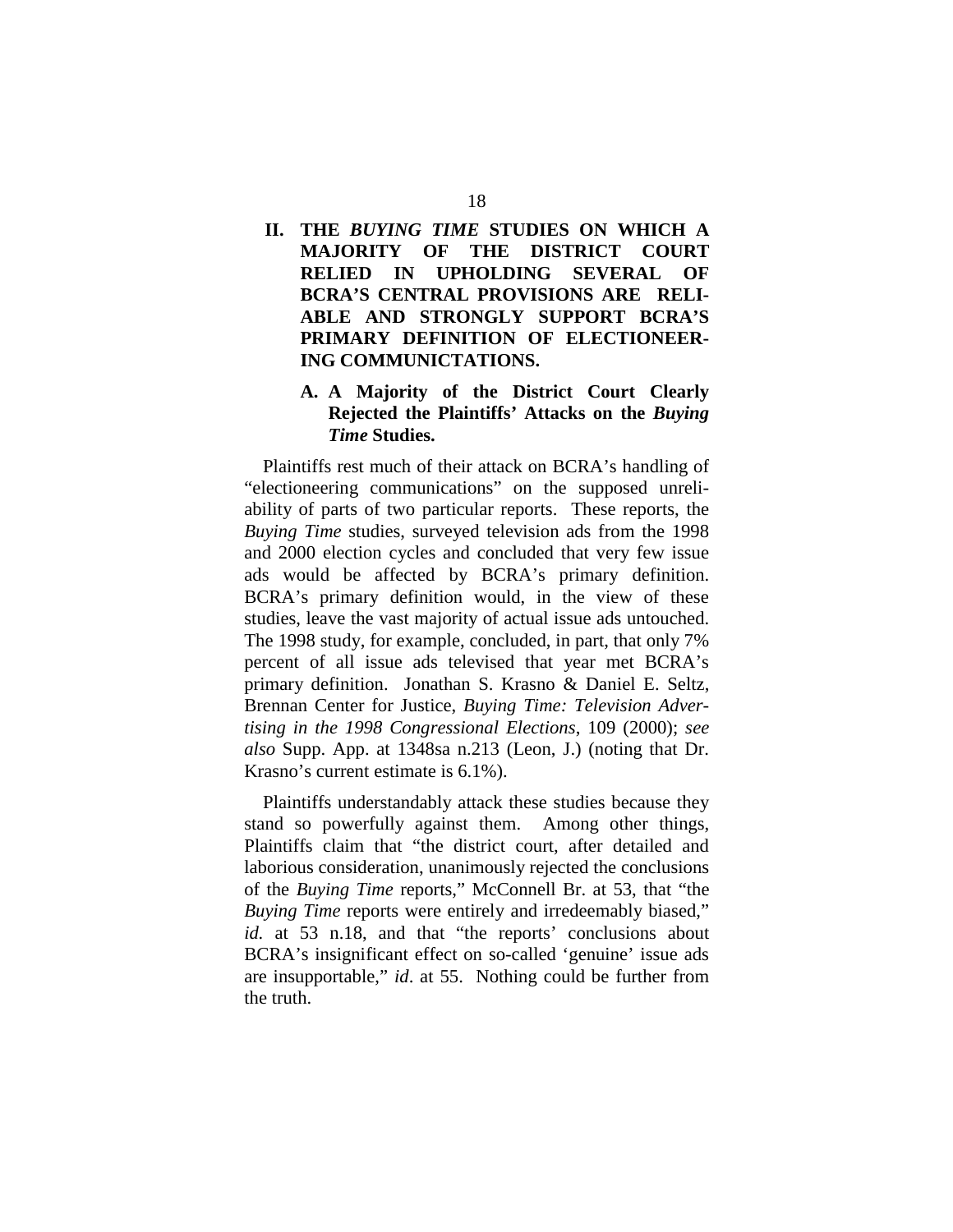In their individual opinions, two of the three judges on the district court strongly rejected Plaintiffs' broad-brushed attacks. As Judge Leon put it, "I find that although the *Buying Time* studies contain some flaws and shortcomings, … those shortcomings do not detract from the studies' credibility and reliability." Supp. App. at 1335sa. Judge Kollar-Kotelly went even further. She described Plaintiffs' expert's attempts to discredit the studies as "a piñata party: if one hits the piñata enough, it will eventually crack apart." *Id*. at 764sa. In the Plaintiffs' case, however, the expert clearly failed to crack the piñata. Like Judge Leon, Judge Kollar-Kotelly extensively relied on the studies' central findings. She also thought the Plaintiffs' failure to do any independent studies or even to try to replicate the study they criticized highly significant:

Although some of [the piñata] "hits" have merit, ... neither Plaintiffs nor Dr. Gibson[, their expert,] have attempted to conduct their own similar study, or even replicate a discrete portion of the *Buying Time* studies, despite the fact that the underlying materials were provided to them by Defendants. Presenting the Court with contradictory results from such a study would have been far more persuasive than the recalculations of incorrect versions of the *Buying Time* data sets and the often conjectural and speculative criticism proffered by Plaintiffs and Dr. Gibson.

*Id*. In fact, the Plaintiffs' complete failure to offer their own studies puts them in an awkward position. Although they continually attack the *Buying Time* reports, they find themselves having to rely extensively on the underlying data quarrelling with it in some places, changing it in others, but all the time using it to support their own arguments on overbreadth. *See, e.g*., McConnell Br. at 56 (massaging data to argue that "64% of ads mentioning a candidate in the 60 days before the 1998 general election were coded . . . as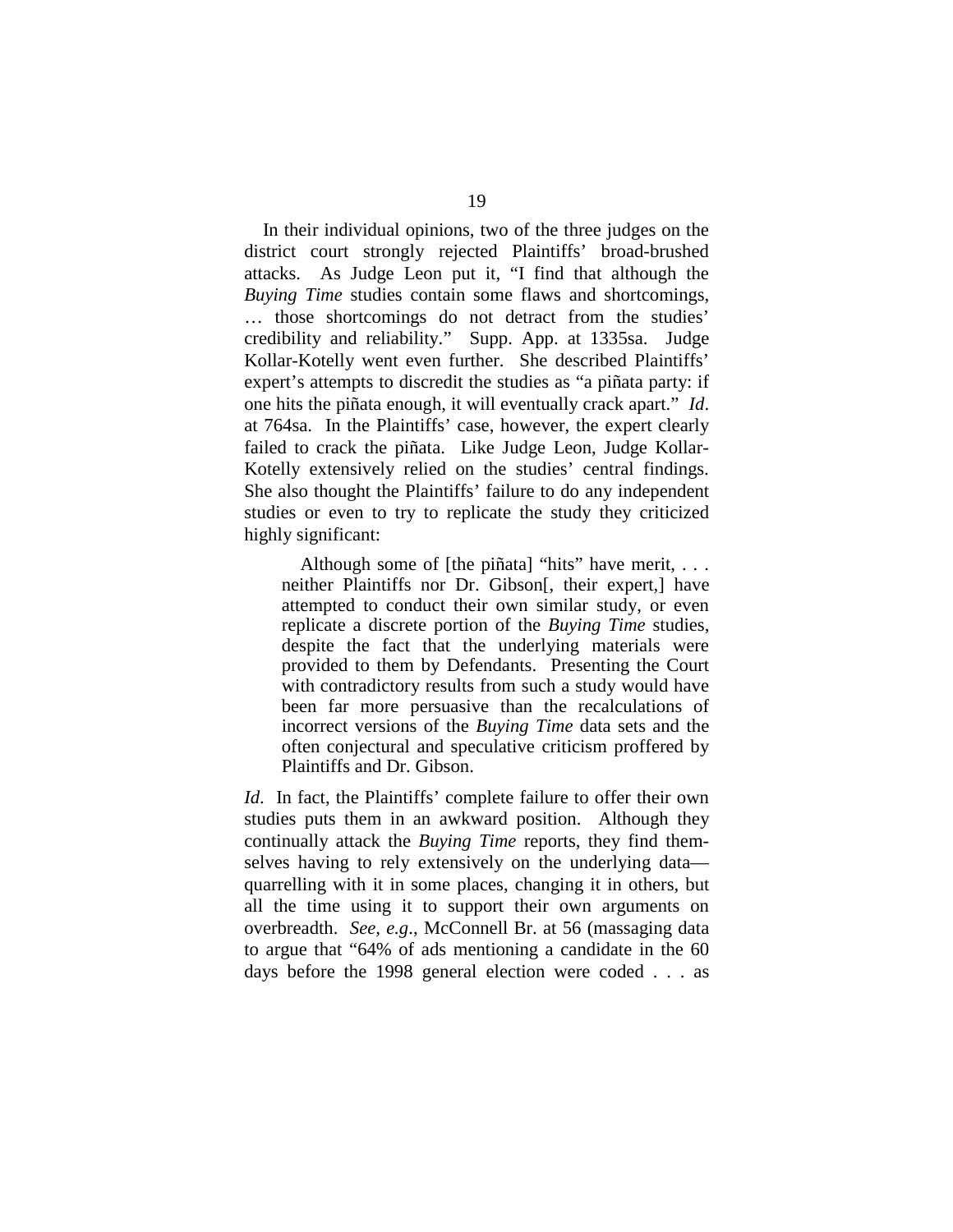genuine"). Their own extensive reliance on the studies undermines their broadside attacks.

A majority of the judges on the district court also strongly rejected any claim of bias. Judge Leon, for example, found that "while . . . the primary purpose of the *Buying Time*  studies was to further campaign finance reform, I do not find that this fact has skewed the results of the study." Supp. App. at 1335sa. Judge Kollar-Kotelly was even more forceful. "I would not," she found, "discount the [*Buying Time*] studies because they were approached with a particular result in mind. The testimony shows that policy perspectives and effective scientific research are not mutually exclusive." *Id.* at 764sa. And, as to the particular actions which Dr. Gibson pointed to as evidence of bias—the "cleaning" of data and recoding—Judge Kollar-Kotelly correctly noted that "[t]he 'cleaning' of the data that Dr. Gibson finds suspicious appears . . . to be a necessary function for databases of the size produced for the *Buying Time* reports and not a function of bias. Fixing miscodings and resolving the 'cookie cutter' issues required such actions." *Id*. at 764sa-765sa. Judges Leon and Kollar-Kotelly both noted, moreover, that one of Dr. Gibson's major complaints with the studies, his inability to reproduce their conclusions from the underlying data sets, resulted from his own use of the wrong data set. *Id.* at 1336sa (Leon, J.) ("[W]hile Dr. Gibson maintains that his inability to replicate the *Buying Time* . . . results 'undermines . . . any confidence one should place in the findings,' his inability seems attributable to his using the incorrect data set."); *id.* at 765sa (Kollar-Kotelly, J.) ("confusion . . . as to the correct database to use to analyze the studies' findings decreases the utility of Dr. Gibson's Expert Report") (internal citations omitted). Judge Kollar-Kotelly, in fact, found that this confusion also "undermines the notion that the *Buying Time*  authors manipulated the data in order to achieve their desired results." *Id*. at 765sa. The charge of bias is simply empty of merit.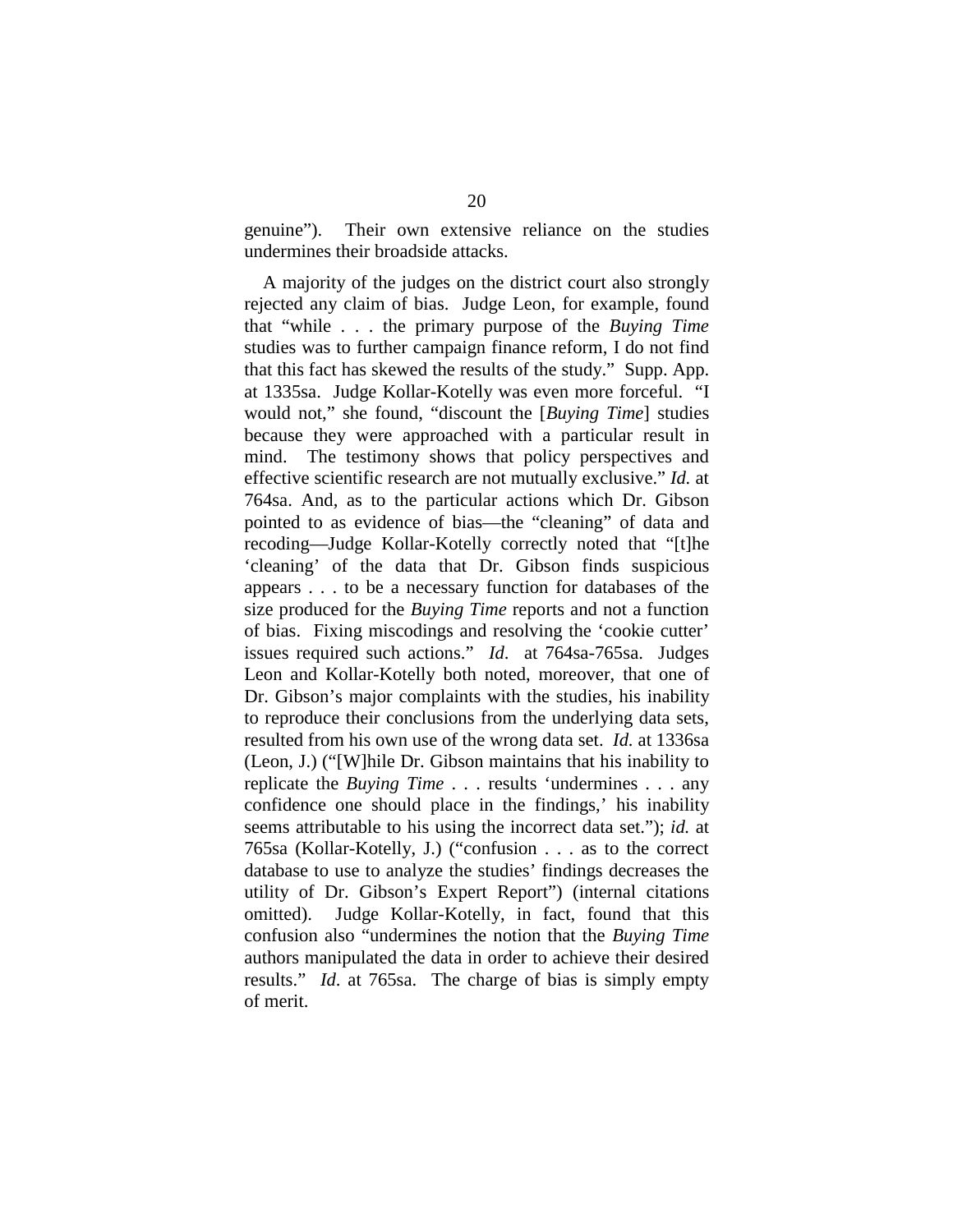As a majority of judges pointed out, moreover, even if the Plaintiffs' attacks were all credible, they would leave many of the conclusions of the *Buying Time* studies untouched. *See*  Supp. App. at 1333sa-1334sa (Leon, J.); *id.* at 765sa (Kollar-Kotelly, J.). First, as Dr. Gibson himself admitted, "Entirely objective characteristics of the ads . . . present few threats to reliability." Gibson Expert Report at 11. These include such central findings as (1) that "magic words" are rarely used in political advertising, (2) that group-sponsored ads that mention candidates tend to be concentrated before an election, and (3) that advertisements sponsored by parties and interest groups comprise a significant and increasing portion of political advertising broadcast in federal races. Supp. App. at 1333sa-1334sa (Leon, J.).

Second, Plaintiffs failed to challenge the validity of other authoritative studies, particularly the Annenberg studies, which support the central findings of the *Buying Time* reports. *Id.* at 763sa (Kollar-Kotelly, J.) ("The Annenberg studies . . . have not been challenged by anyone."). Even if Plaintiffs did manage to discount the *Buying Time* studies, these others would support many of the same conclusions. In particular, the Annenberg studies concluded that in the 1999-2000 election cycle, candidate campaign ads virtually dominated all types of issue ads in the last two months of the election:

The type of issue ad that dominated depended greatly on how close we were to the general election. . . . Though candidate-centered issue ads always made up a majority of issue ads, as the election approached, the percent [of] candidate-centered spots increased and the percent of legislative and image ads decreased, such that *by the last two months before the election almost all televised issue spots made a case for or against a candidate*.

Annenberg Public Policy Center, *Issue Advertising in the 1999-2000 Election Cycle* 14 (2001), *quoted and emphasis added in* Supp. App. at 654sa (Kollar-Kotelly, J.). The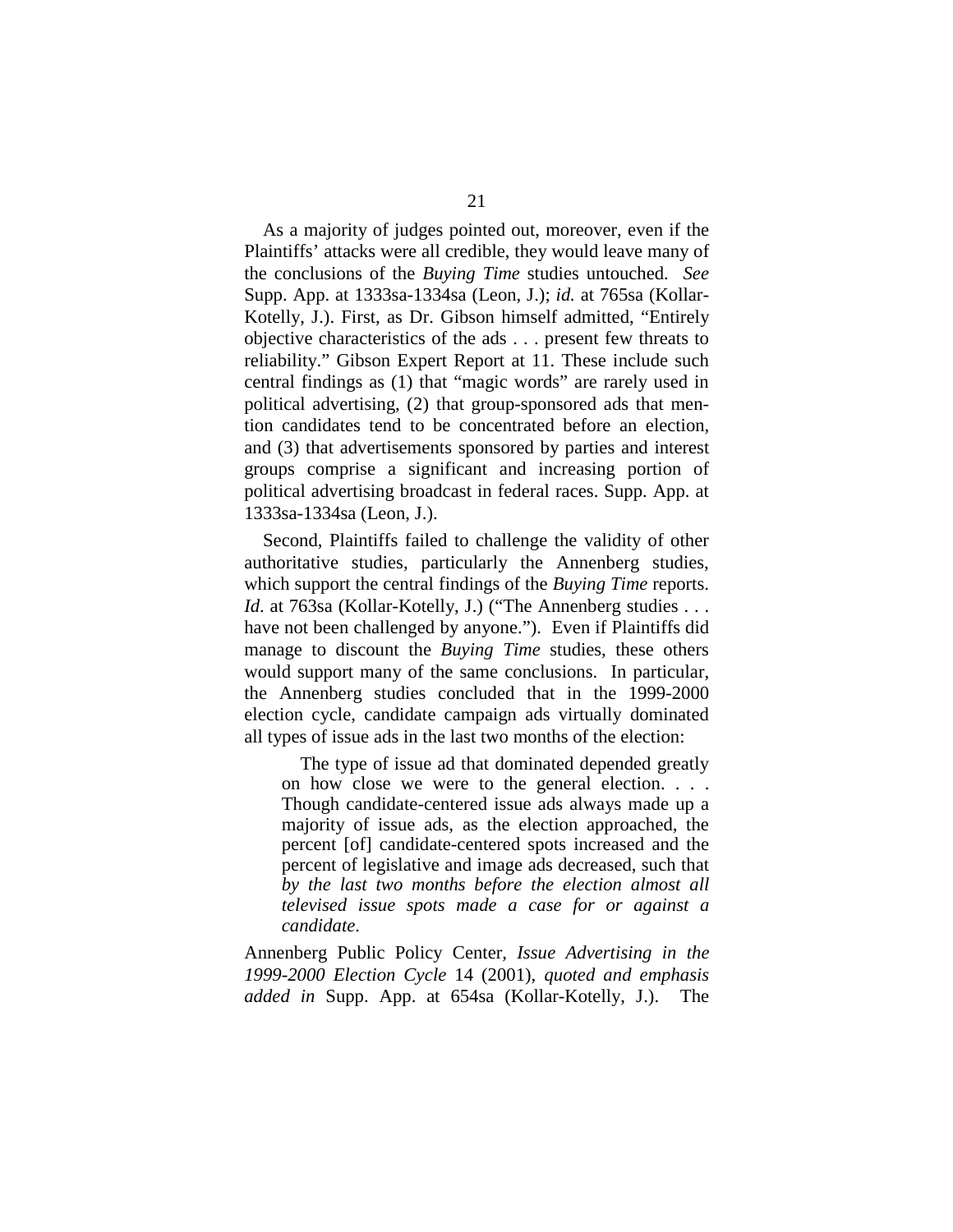Annenberg studies, in fact, produced a bottom line for the 2000 election remarkably close to the one the *Buying Time*  reports produced for the 1998 election: "Fully 94% of issue ads aired in after August[, 2000] made a case for or against a candidate. Just 3.1% were legislative [issue] ads, and 2.3% were general image ads." *Id.*, *quoted in* Supp. App. at 726sa (Kollar-Kotelly, J.).

The findings of the uncontroverted Annenberg studies not only bolster the conclusions of the *Buying Time* reports, but also underscore the perversity of the "magic words" test. Among the conclusions of the Annenberg studies were (1) the amount of money spent on "issue advocacy" is rising rapidly; (2) instead of creating the number of voices *Buckley v. Valeo*  had hoped, issue advocacy allow[s] groups such as the parties, business and labor to use soft money or general treasury "war chests" to gain a louder voice; (3) the distinction between issue advocacy and express advocacy is a fiction; and (4) "issue" advocacy, as practiced in recent elections, masks the identity of some key players and so deprives citizens of information about source of messages which research tells us is a vital part of assessing message credibility. *Id.* at 2, *quoted in* Supp. App. at 657sa (Kollar-Kotelly, J.). In addition, the unrebutted findings of Dr. Goldstein about the 2000 election showed that (1) interest group advertising that mentioned candidates was highly concentrated in battleground states; (2) no more than 12% of candidate-sponsored advertisements in 2000 used "magic words"; and (3) interest group advertisements that identified a candidate in 2000 tended to be broadcast within the final 60 days of the election campaign, whereas those that did not identify a candidate were spread more evenly throughout the year. *See* Supp. App. 763sa-764sa (Kollar-Kotelly, J.). The authoritative studies Plaintiffs did not challenge, then, support BCRA's overall approach to electioneering communications just as strongly as do the studies they do attack. Even Judge Henderson, who criticized the *Buying Time* studies, relied on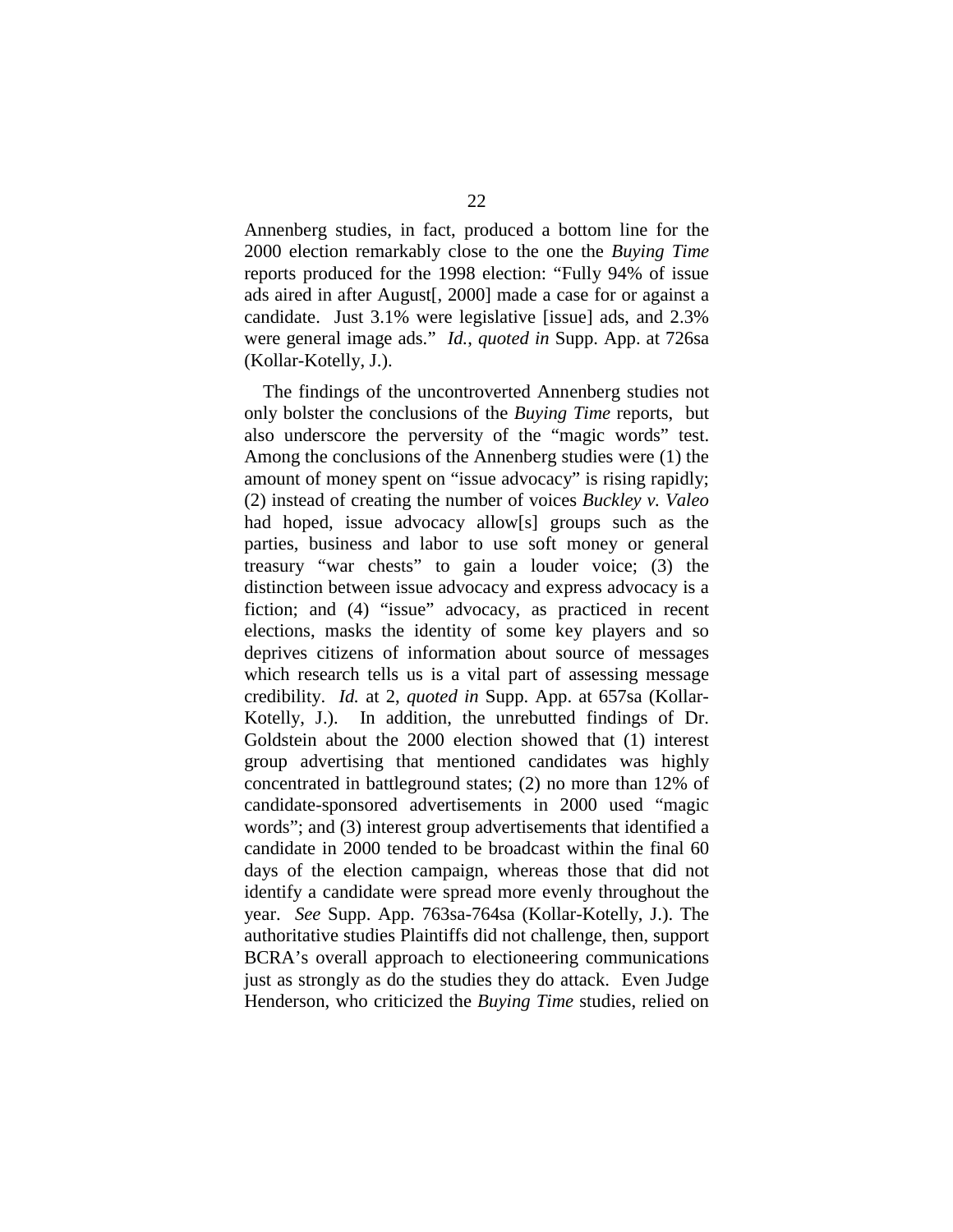these other studies in her opinion. *See* Supp. App. at 230sa-231sa, 233sa.

### **B. Plaintiffs Are Wrong in Claiming that the Authors of the** *Buying Time* **Studies Improperly Recoded Data.**

In the district court, Plaintiffs made one central challenge to the integrity of the 1998 *Buying Time* study. They claimed that the authors had improperly recoded data to recharacterize eight "genuine" issue ads as campaign ads. They still do. *See*  McConnell Br. at 56. Judge Leon, however, who of the three judges considered the *Buying Time* studies most closely, found no problem here. *See* Supp. App. at 1344sa. He rightly saw that "the changes [made] in the database reflect the gradual filling in of missing data and the discovery of internal contradictions." *Id*. What happened was that the original coders who had reviewed these eight ads had filled out their coding sheets in a way that was internally contradictory. Plaintiffs' expert Dr. Gibson acknowledged as much. Gibson dep. at 116-21. Since it was impossible from the original coding sheets to tell how the coders would have properly classified these ads, they were recoded. Dr. Gibson agreed that that was the proper course. In fact, when asked what he would have done under the circumstances, he answered directly "I probably would have fired [the coder] and had the cases re-coded," *id*. at 121, which—apart from the firing—is what the authors of the 1998 study did. When asked to review several of these internally contradictory coding sheets along with the ads they coded, Dr. Gibson himself indicated that it was "highly probable" that the original coders intended to categorize the ads as campaign advertising, not as issue ads. *Id.* at 112. Dr. Gibson, then, unlike the Plaintiffs themselves, did not believe that these eight ads should be counted as issue ads, an assumption upon which one of the most dramatic and misleading arguments of the Plaintiffs rest: "that 64% of ads mentioning a candidate in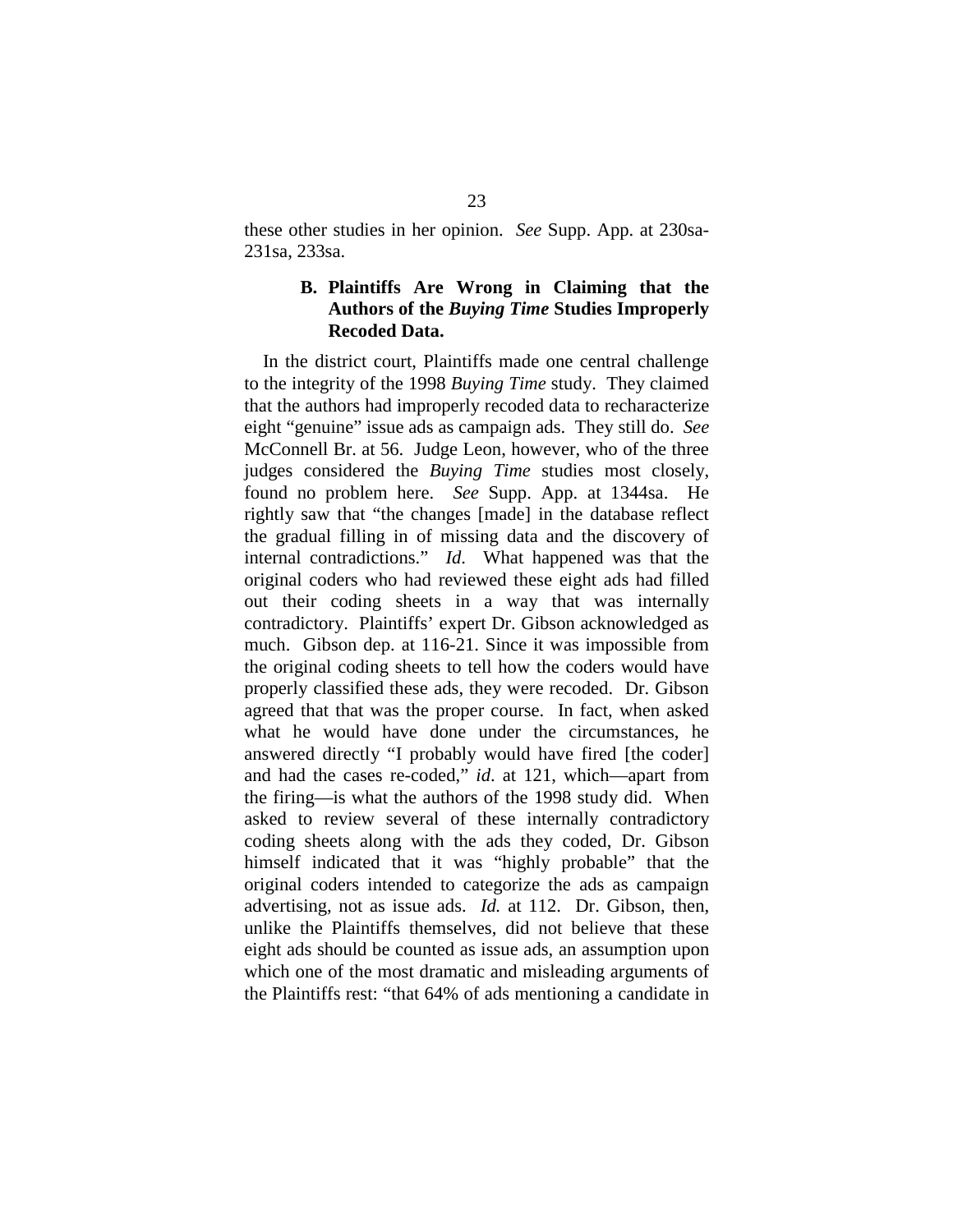the 60 days before the 1998 general election were coded by the students as 'genuine.'" McConnell Br. at 56. That number cannot stand in the face of the record and Plaintiffs' own expert's testimony.

Plaintiffs also attack the coding of the data underlying the *Buying Time 2000* study. They incorrectly claim that 17%, not 2.3%, of the television ads appearing within 60 days of the general election were actual issue ads. To get there, they must recode six of seven basically identical ads that were widely broadcast in the 2000 campaign. This is improper. In his expert report analyzing the *Buying Time 2000* study's methodology and use of data, Defendants' expert Professor Goldstein explained that one of these seven ads was originally coded by the students as an issue ad and the remaining six essentially identical ads were coded by them as campaign ads. *See* Goldstein Rebuttal Report at 16-17. Although the original *Buying Time 2000* investigators had then recoded the one ad to match the six others, Professor Goldstein had followed the original inconsistent coding in his analysis. But the Plaintiffs argued in district court that the six should be made to conform to the one. *See* Pls.' D. Ct. Reply Br. at 37. The Defendants and Intervenors, on the other hand, believed it more sensible to reclassify the one outlier rather than the large majority of advertisements. They did not object, however, to Dr. Goldstein's adhering to the original inconsistent coding, the approach that led to the figure of 2.3%. Although in deposition Plaintiffs pressed Professor Goldstein to reclassify the majority of ads, he agreed only that under the Plaintiffs' version of "the most conservative estimate" the six should be made to conform to the outlier.<sup>5</sup>

<sup>&</sup>lt;sup>5</sup> Professor Goldstein's deposition testimony proceeded as follows:

Q: [I]f you believe [the six ads] are virtually indistinguishable [from the one other], then wouldn't it have been fairer to include them in your analysis, your quote 'conservative analysis' in undertaking to prepare your expert report?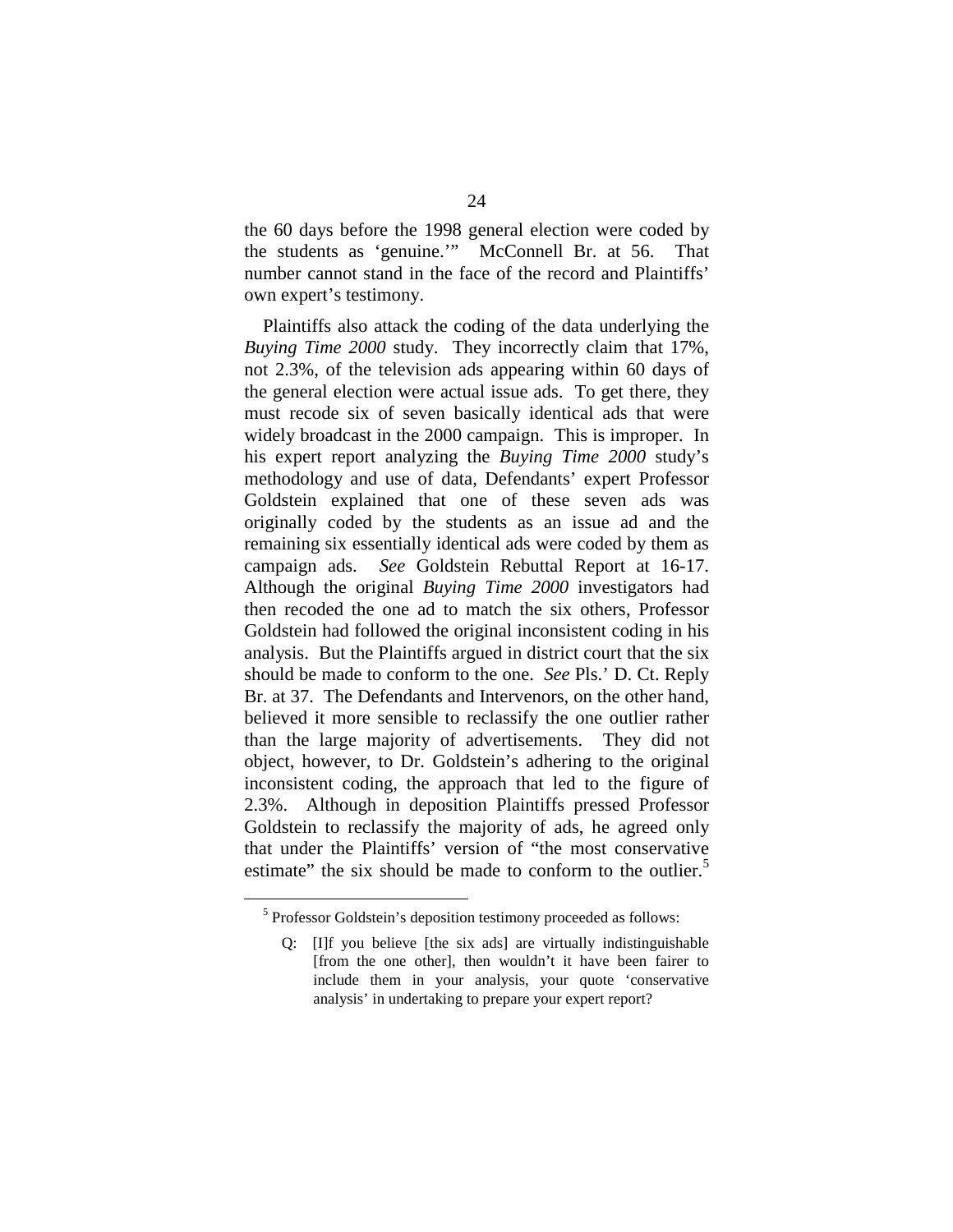He nowhere stated that recoding six ads to conform to one would better reflect the ads' content or his own "conservative estimate." He merely confirmed that under "the most conservative estimate" any doubt—no matter how small would place the ads in the genuine issue category. And it is this "most conservative estimate" that produces the figure of 17%. Supp. App. at 1353sa-1354sa, 1361sa (Leon, J.).

If anything, controversies over recoding reflect bias in the Plaintiffs' challenges to the *Buying Time* studies, not in the studies themselves. At one point in his report Dr. Gibson relied on a modified version of the 2000 database in which 30 ads had been selected for recoding from campaign ads to issue ads by Plaintiffs' counsel. *See* Gibson Expert Report 62-63. Based on that recoding, Plaintiffs argued that the actual number of issue ads BCRA's primary definition would have covered "would have increased by . . . 23%." Pls.' Omnibus Op. Br. (McConnell Pls.) at 69 n.34. But Dr. Gibson himself never understood why those ads should be recoded. He received no explanation from counsel and he could not see any reason himself.<sup>6</sup> Indeed, Dr. Gibson never

Goldstein dep. at 160 (emphasis added).

<sup>6</sup> His deposition testimony makes this clear:

- Q: Now, you refer . . . to this mysterious group of 30 ads and [your report] says, "[t]his list was provided to me by counsel." What I wan<sup>[t]</sup> to know is how were these ads selected by counsel for you?
- A: I don't know.

A: In retrospect, knowing that these [six] ads were originally coded as genuine issue ads [—a counterfactual assumption—] they should have been included in *the most conservative estimate* . . . . Having said that, . . . I don't know what they were originally coded as.

<sup>\*</sup> \* \*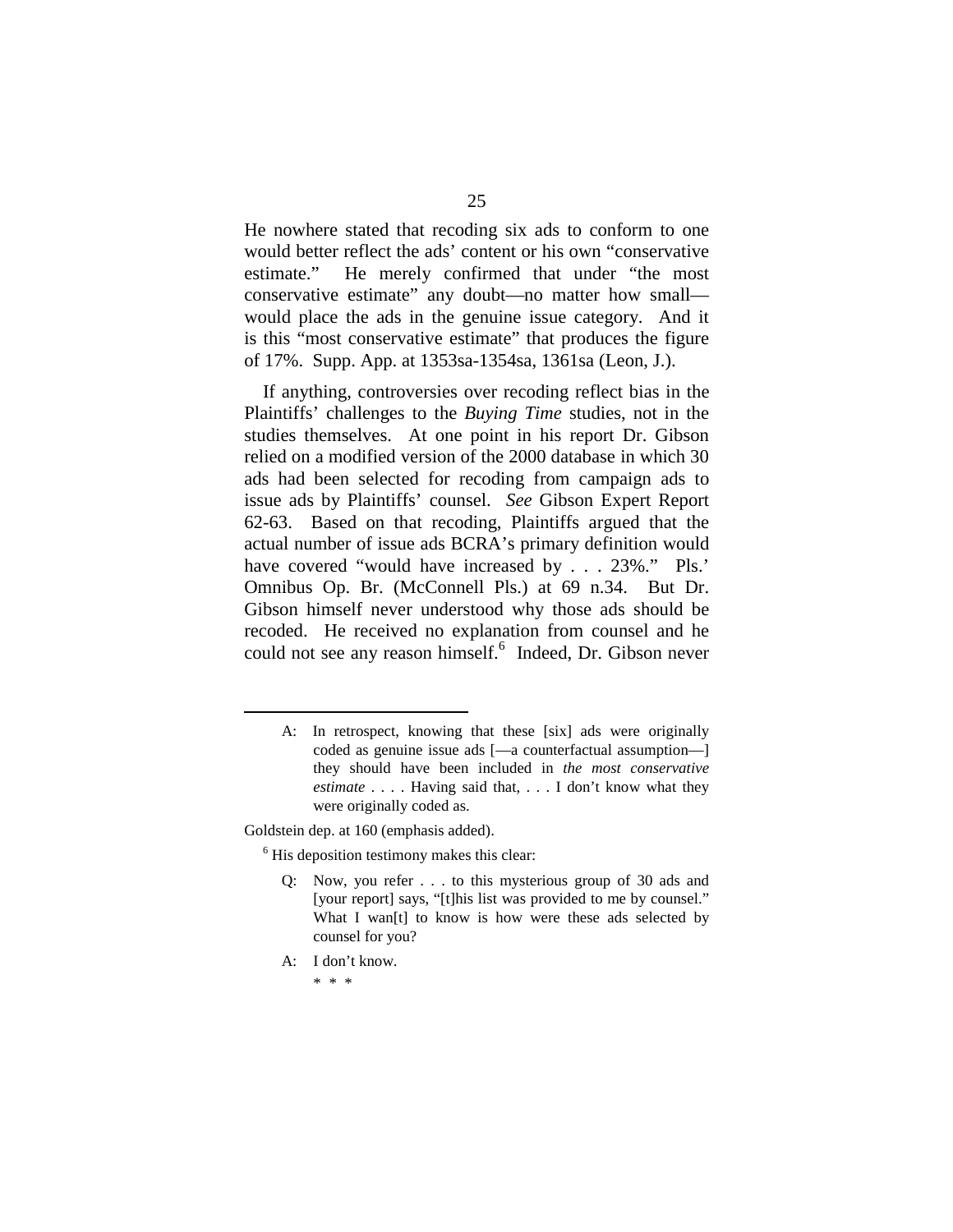even looked at the storyboards for the recoded ads. *Id.* at 181. He simply followed the directions of counsel.

### **C. The** *Buying Time* **Studies Strongly Support BCRA's Primary Definition of Electioneering Communications.**

Because of a slight change of focus, the 1998 and 2000 *Buying Time* studies employ somewhat different measures to quantify BCRA's fit. The studies compare a single number, the numerator, to two other numbers, the different denominators. The common numerator consists of the number of pure issue ads mischaracterized as campaign advocacy under BCRA's primary definition of electioneering communications. The 1998 study compares this numerator to the overall number of issue ads televised in that year and thus offers up a ratio of how many "false positives" using BCRA's primary definition would create. For example, if BCRA's primary definition mistakenly tagged four issue ads as campaign ads out of 100 issue ads televised that year, the measure would produce 4/100 or four percent. For 1998, this measure produces a result of 6.1% false positives, Supp. App. at 1348sa n.213 (Leon, J.); for 2000, it produces a result of

- A: That's correct.
- Q: Do you know now (sic) the Plaintiffs' lawyers went about selecting the ads . . .?
- A: No, I don't.
- Q: Did you have any understanding of the way in which the 30 ads were selected?
- A: No.

Gibson dep. at 179-81.

Q: [Were] these ads … selected to illustrate that changing the . . . coding on relatively few ads can produce a relatively large swing in the percentages?

A: Yes. . . . .

Q: I take it you didn't make any determination that these 30 ads should have been coded as genuine issue ads; is that correct?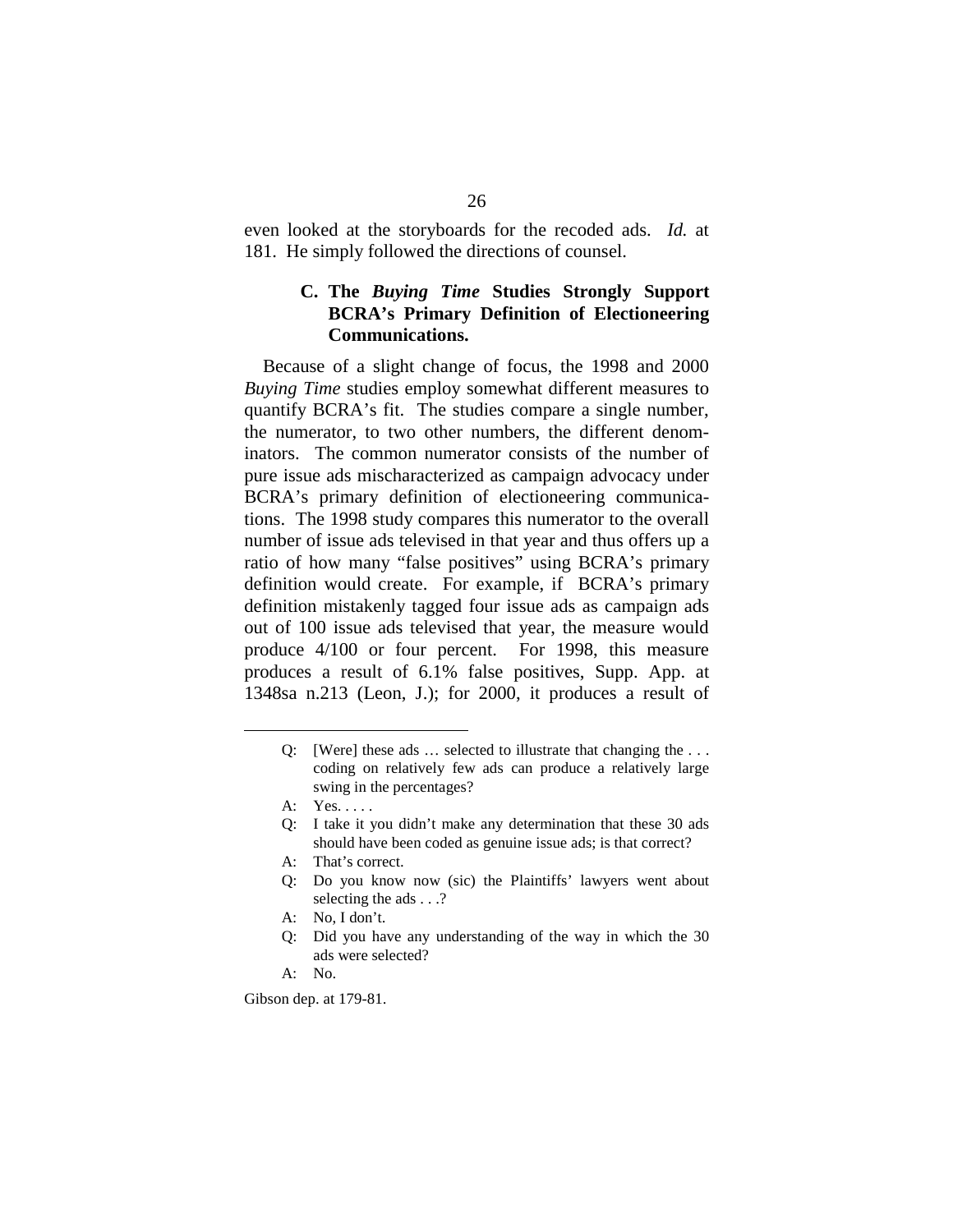3.1%, *id.* at 1360sa. These numbers are uncontested by Plaintiffs, who rest their arguments on the other measure.

The 2000 study takes a somewhat different approach. It compares this same numerator to the total number of ads covered by BCRA's primary definition. This approach provides a measure of the proportion of ads BCRA's primary definition classifies as campaign ads that are actually pure issue ads. It measures not "false positives" but rather the inaccuracy of BCRA's primary definition just within the relatively small universe of ads it tags. Although both measures use the same numerator—the number of issue ads mischaracterized as campaign advocacy by BCRA's primary definition—they employ quite different denominators and thus lead to different results.<sup>7</sup>

Contrary to Plaintiffs, this denominator issue is no "problem" at all. These two different measures answer two

 $7$  For 1998, the Defendants and Judge Leon believe that this second measure produces a result of 14.7%, while Plaintiffs, because they would recode eight campaign widely televised ads as issue ads for this year, believe it would produce a result of 64%. *Compare* Supp. App. at 1157sa *with* McConnell Br. at 56. As discussed earlier, however, their argument is specious. *Supra* at 23-24. When asked to review several of these ads and their internally contradictory coding sheets, Dr. Gibson, Plaintiffs' own expert, indicated that it was "highly probable" that the coder intended to categorize the ads as candidate campaign advertising. Gibson dep. at 112.

For 2000, the Defendants believe this same measure produces a result of 2.3%, while Plaintiffs and Judge Leon believe it produces a result of 17%. Supp App. at 1157sa. As discussed earlier, however, this higher figure takes seven essentially identical ads, six of which the original coders characterized as campaign advocacy and one of which they characterized as issue advocacy, and characterizes all seven as issue advocacy. *Supra* at 24-25. At best the 17% figure can serve only as an upper limit. Accepting the original inconsistent coding, which itself errs on the side of caution, produces the figure Defendants tendered: 2.3%. The more reasonable approach of reclassifying the one outlier to conform to the other six ads would, of course, produce a still lower figure.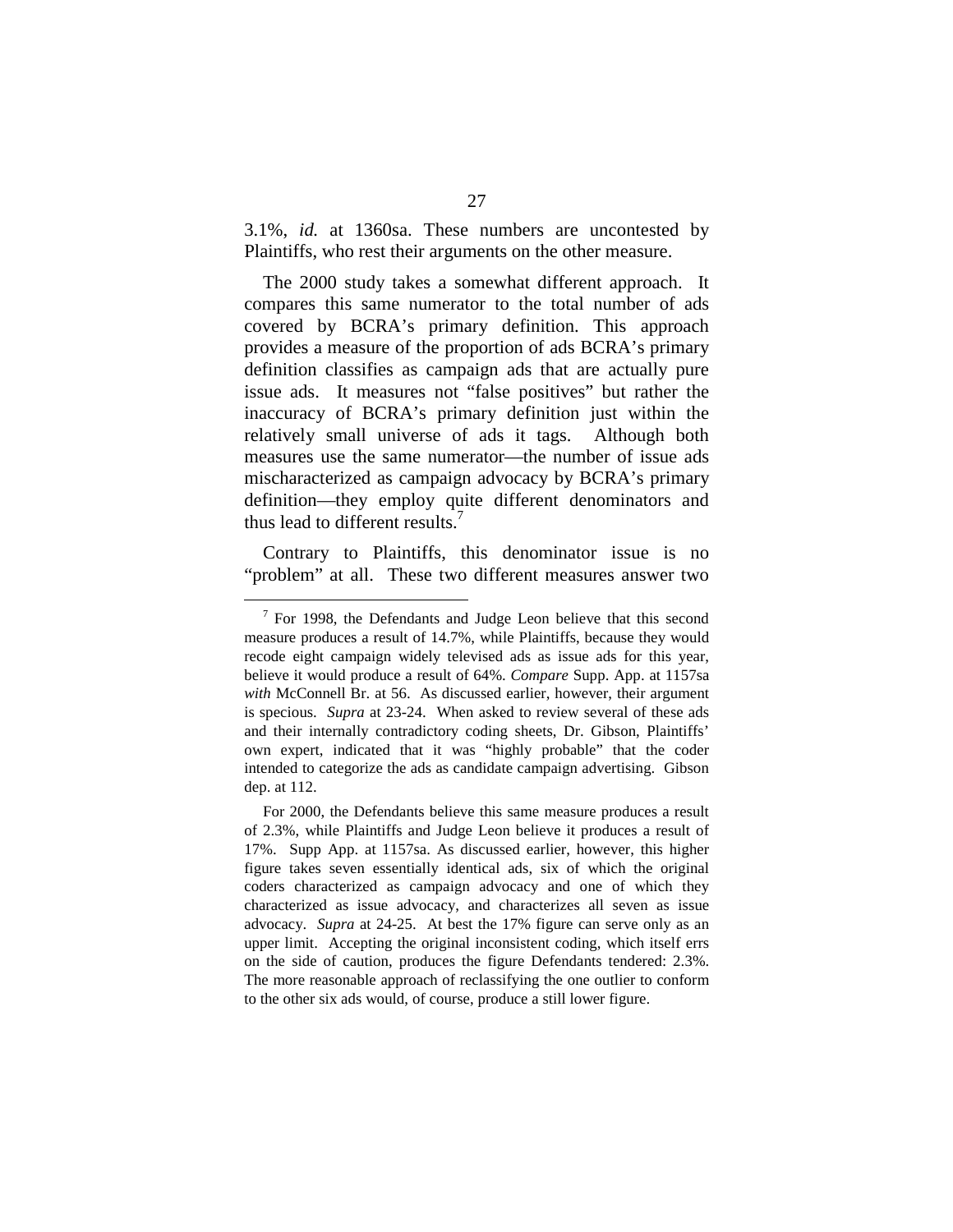different questions about BCRA's effect. The original, 1998 measure compares the number of issue ads covered by BCRA to all issue ads televised in that year and so measures the impact of BCRA on issue advertising generally. The later measure compares the number of issue ads covered by BCRA to all ads covered by BCRA and so measures the inaccuracy of the primary definition *within the restricted domain of those ads it captures*. Unlike the first measure, it says nothing at all about the accuracy of the primary definition in the total domain of political advertising.

Of these two measures, only the first bears on what proportion of total issue advocacy is mistakenly caught by BCRA's primary definition. On any view, that is a very small number—6.1 percent for 1998 and 3.1 percent for 2000. This ratio, however, actually *over*states the impact of BCRA on issue ads for several reasons. First, the coders were given a stark all-or-nothing choice—the ads had to be classified simply as issue or candidate ads, not some mixture of both. Hybrid ads touting or attacking candidates on particular issues could thus have been coded as pure issue ads even if a major purpose was electioneering. Second, the coders had no context for the ads. An ad that appears on its surface to be about issues can assume a quite different role in the context of an actual election. An ad attacking trial lawyers, for example, might not have coded as a candidate ad even if in a particular race that ad had been aimed at one candidate prominently identified with that profession. Third, the study did not consider print ads and mass mailings, which BCRA's primary definition excludes from coverage. Had they been included in the overall analysis, however, the proportion of issue advocacy covered by BCRA's primary definition would have fallen greatly. The same number of televised issue ads would have been coded as falling under BCRA's primary definition, of course, but they would have been among the much larger universe of televised, print, and mass mailing issue ads. For these reasons, then, the already low figures